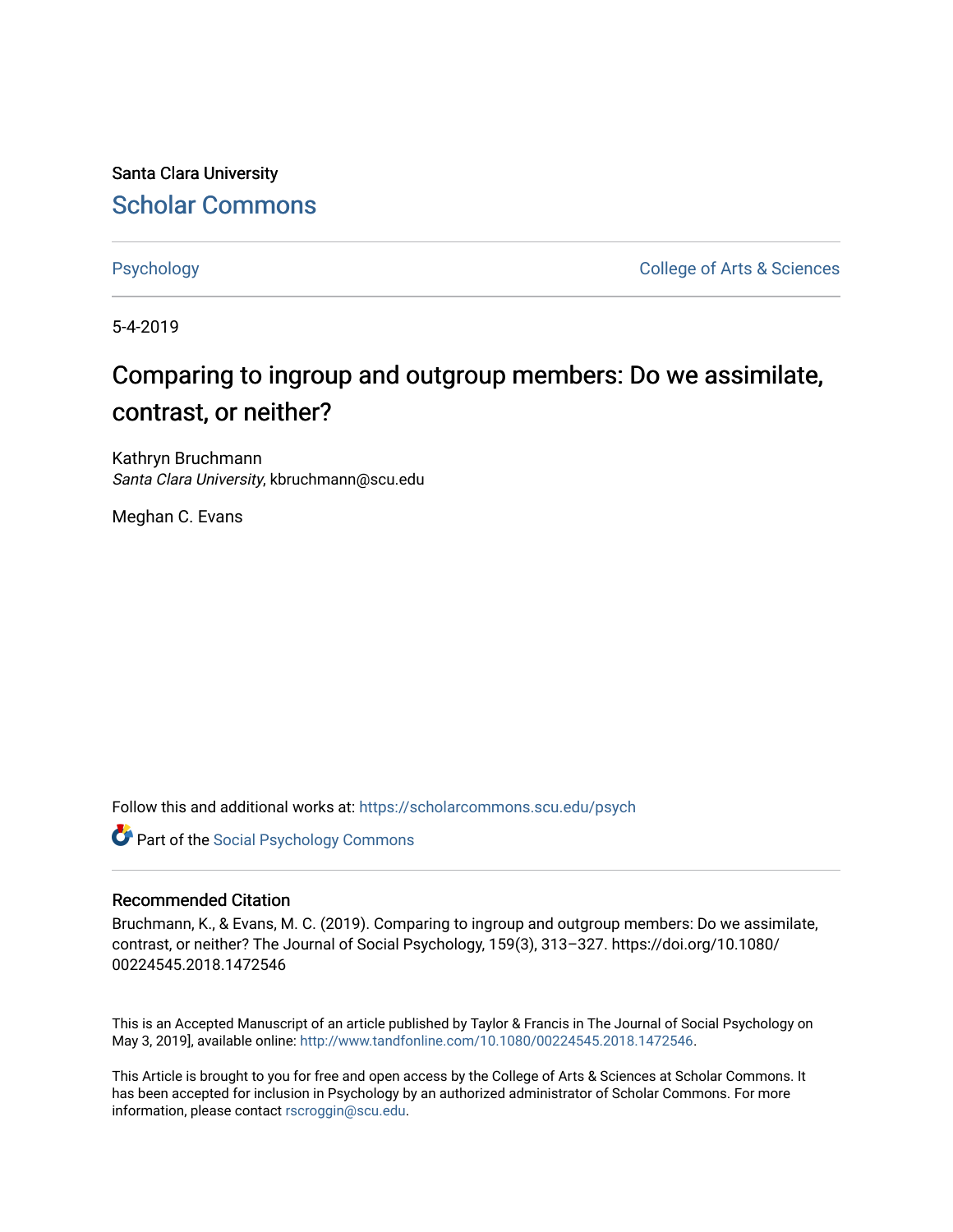Comparing to ingroup and outgroup members: Do we assimilate, contrast, or neither?

Kathryn Bruchmann Meghan C. Evans

Santa Clara University

Corresponding Author: Kathryn Bruchmann [kbruchmann@scu.edu](mailto:kbruchmann@scu.edu) 500 El Camino Real Santa Clara, CA 95053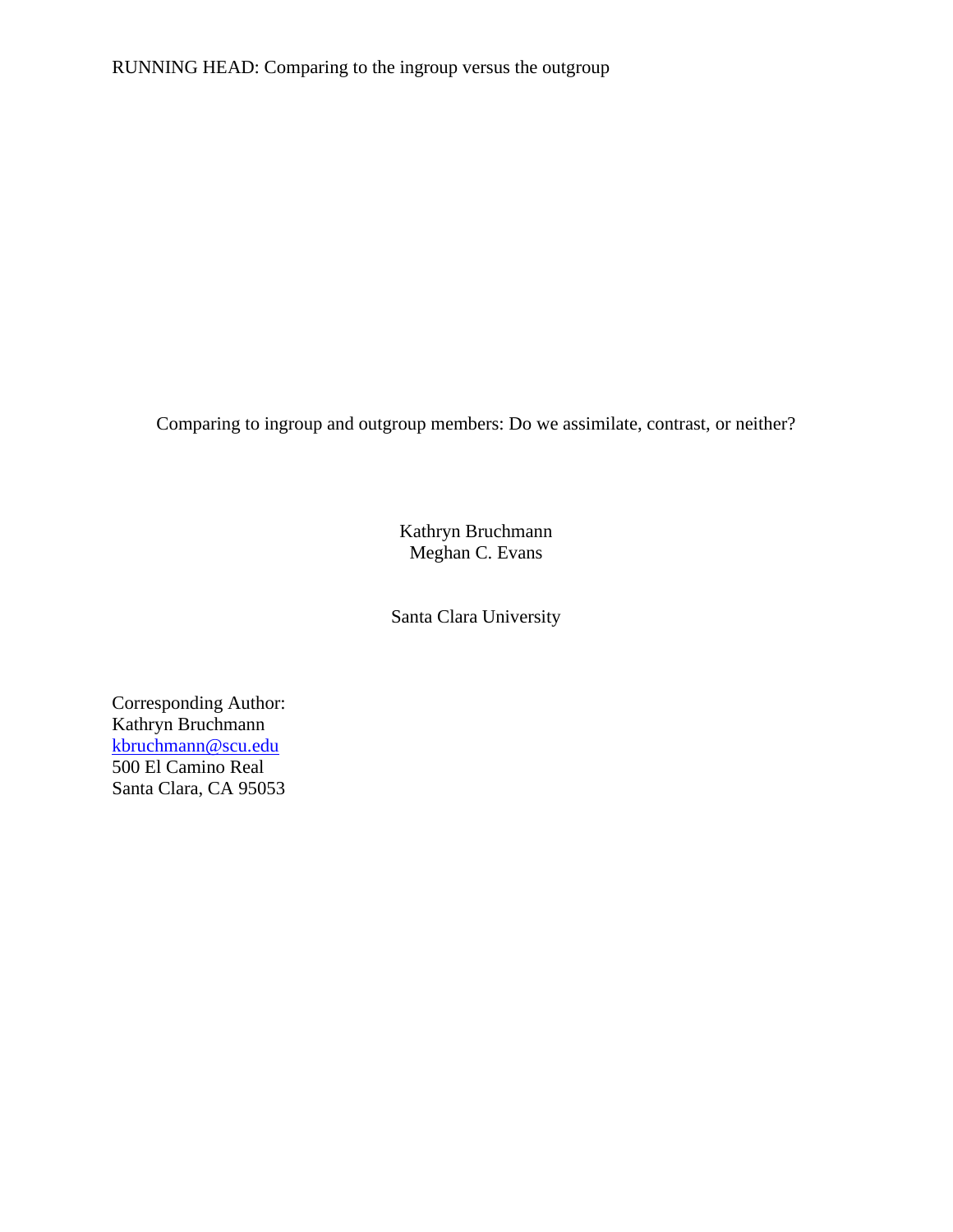#### **Abstract**

Previous work studying social comparisons suggests that people are likely to assimilate to ingroup members (e.g., Ledgerwood & Chaiken, 2007), but can also contrast from ingroup members if outgroup members are present (Blanton, Miller, & Dye, 2002). The present research built upon these findings by including a no-comparison control group to test for true contrast and assimilation effects. Across two studies, women primed with a gender-math stereotype received false feedback about their performance on a math task; and in some conditions, they learned of the performance of ostensible male and/or female co-participants. Relative to a nocomparison control, we did not see evidence of ingroup assimilation in either study. However, in both studies, we found that participants were likely to contrast their self-evaluations away from downward targets, regardless of group membership. This suggests that self-enhancement motivations may be stronger than the drive for ingroup assimilation.

*Keywords*: social comparison, assimilation, contrast, stereotype threat, control groups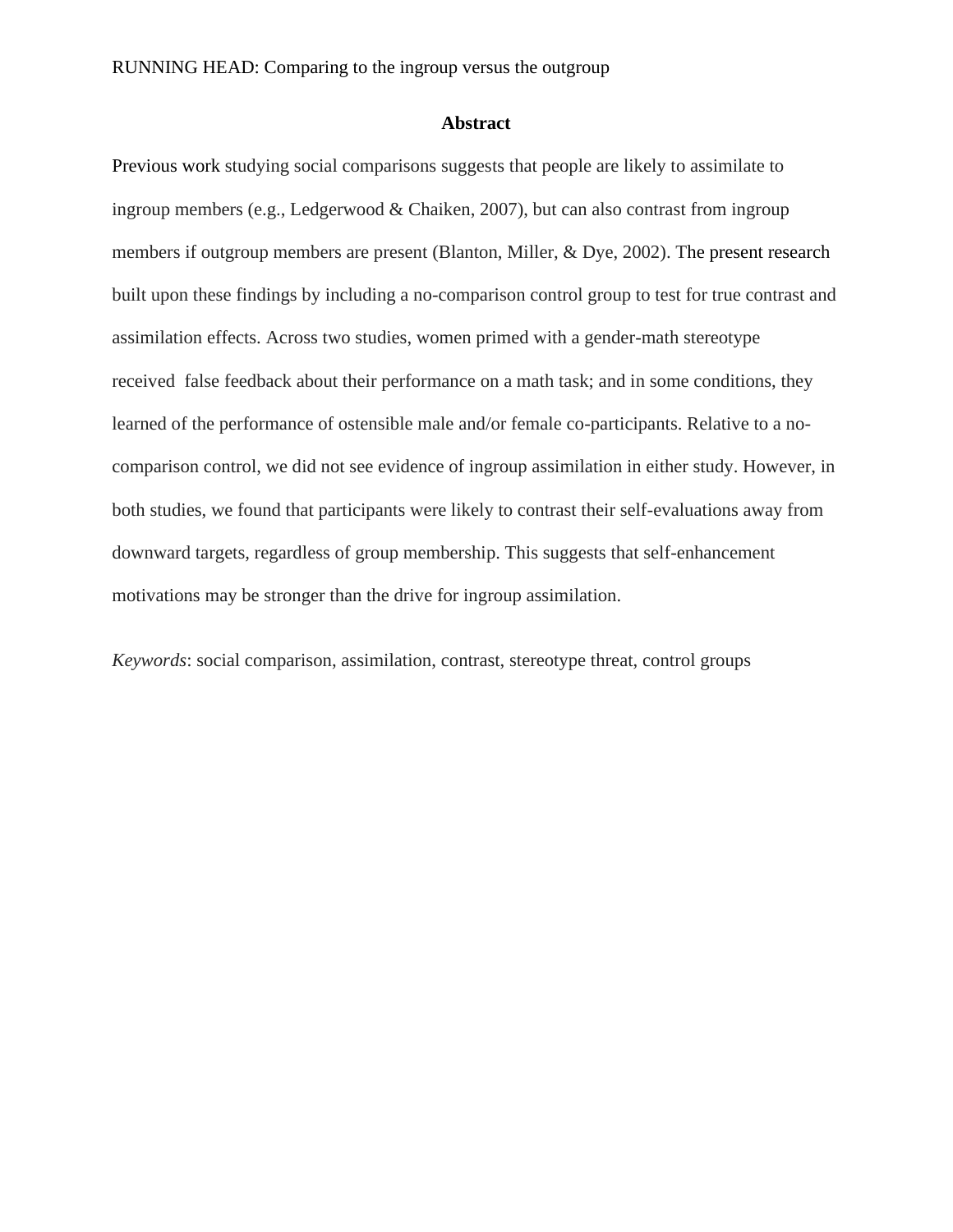People often rely on social comparison information when evaluating their own abilities or characteristics (Festinger, 1954; Suls, Martin, & Wheeler, 2002). Much comparison research simply examines how people respond to comparison information from better off or worse off others. However, there has been very little research examining how people use social comparison information specifically when experiencing stereotype threat; a search of the literature yields only 15 publications that discuss both fields, and even fewer that examine how threat influences the effects of comparison. This gap in the social comparison literature could have important implications for understanding how stereotype threat can affect people in real world settings. For example, if a woman learns about her performance on a math task, the comparison information might have a different effect depending on whether it comes from another woman or a man, especially if the negative stereotype about women's math abilities is emphasized. If certain comparisons improved her feelings about her math ability, this could buffer against future threats; however, if a comparison resulted in feeling even worse about math ability, threat effects could be compounded for future tasks. Additionally, studying the effects of social comparison in a stereotype threat setting can offer insights as to how both processes influence selfevaluations. Research suggests that comparisons with ingroup and outgroup members can yield different outcomes (e.g., Hall & Crisp, 2008), especially when group membership is important for the domain. As such, the present research seeks to understand how people socially compare with ingroup versus outgroup members, specifically in situations when negative stereotypes about the group are made salient.

#### **Comparisons Under Threat**

Much research has focused on how people use social comparison information when experiencing ego threat in general; a large body of work points to the idea that when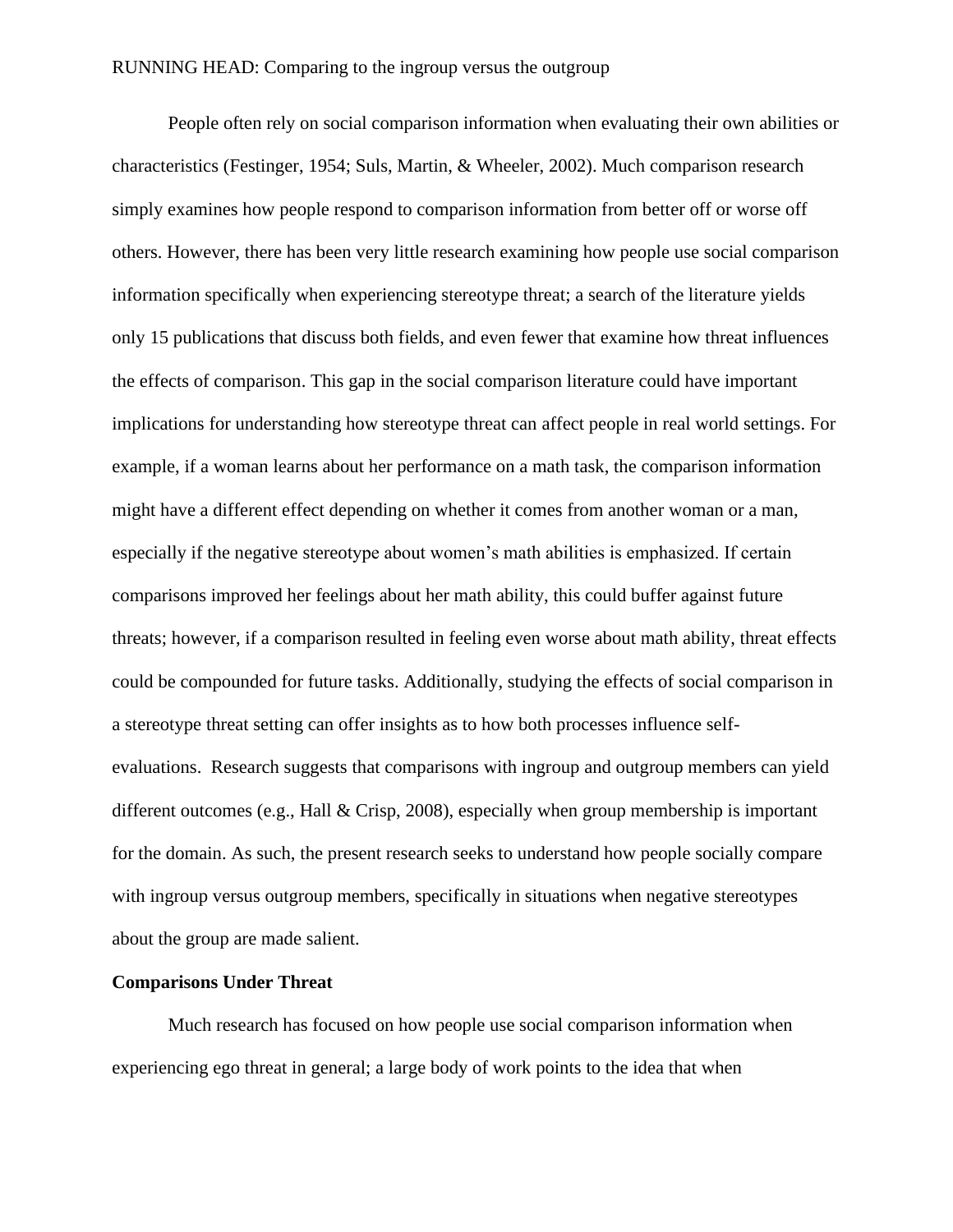experiencing threat, people are more likely to seek out downward comparison targets (Friend & Gilbert, 1973; Hakmiller, 1966; Vohs & Heatherton, 2004; Wills, 1981), and to use comparison information to form more favorable self-evaluations (e.g., Beer, Chester, & Hughes, 2013; Wood, Taylor, & Lichtman, 1985). Overall, this work demonstrates that many kinds of threat lead to people using social comparison in self-enhancing ways. However, there is less known about how people compare when they are threatened by their own social identity.

**Stereotype Threat**. Stereotype threat effects occur when members of a stigmatized group are faced with a stereotype-relevant task (e.g., Steele, 1997); despite efforts to perform well, people experiencing stereotype threat often confirm the stereotype. For example, when women were told that gender differences were expected on a math test (versus that there were no gender differences on the particular test), they performed worse on the task (Spencer, Steele, & Quinn, 1999). Stereotype threat effects have been found for African Americans and Latino students and academics (Brown & Lee, 2005), elderly adults and reaction time (Lambert et al., 2016), and white students and performance on a race-based implicit association test (Frantz, Cuddy, Burnett, Ray, & Hart, 2004). Importantly for this work, there is also ample evidence of stereotype threat affecting women's performance in cognitive and physical domains as widespread as visuospatial assignments (Campbell & Collaer, 2009), math ability tests, (Tomasetto, Alparone, & Cadinu, 2011), specific athletic tasks (Hively & El-Alayli, 2014), and financial decision making (Carr  $\&$ Steele, 2010). In addition to affecting performance on stereotype relevant tasks, stereotype threat also leads to disengagement from stereotyped tasks or domains (e.g., Steele, 1997), decreased practice or self-handicapping (e.g., Stone, 2002), or decreased identification with the stereotyped group (e.g., Cohen & Garcia, 2008).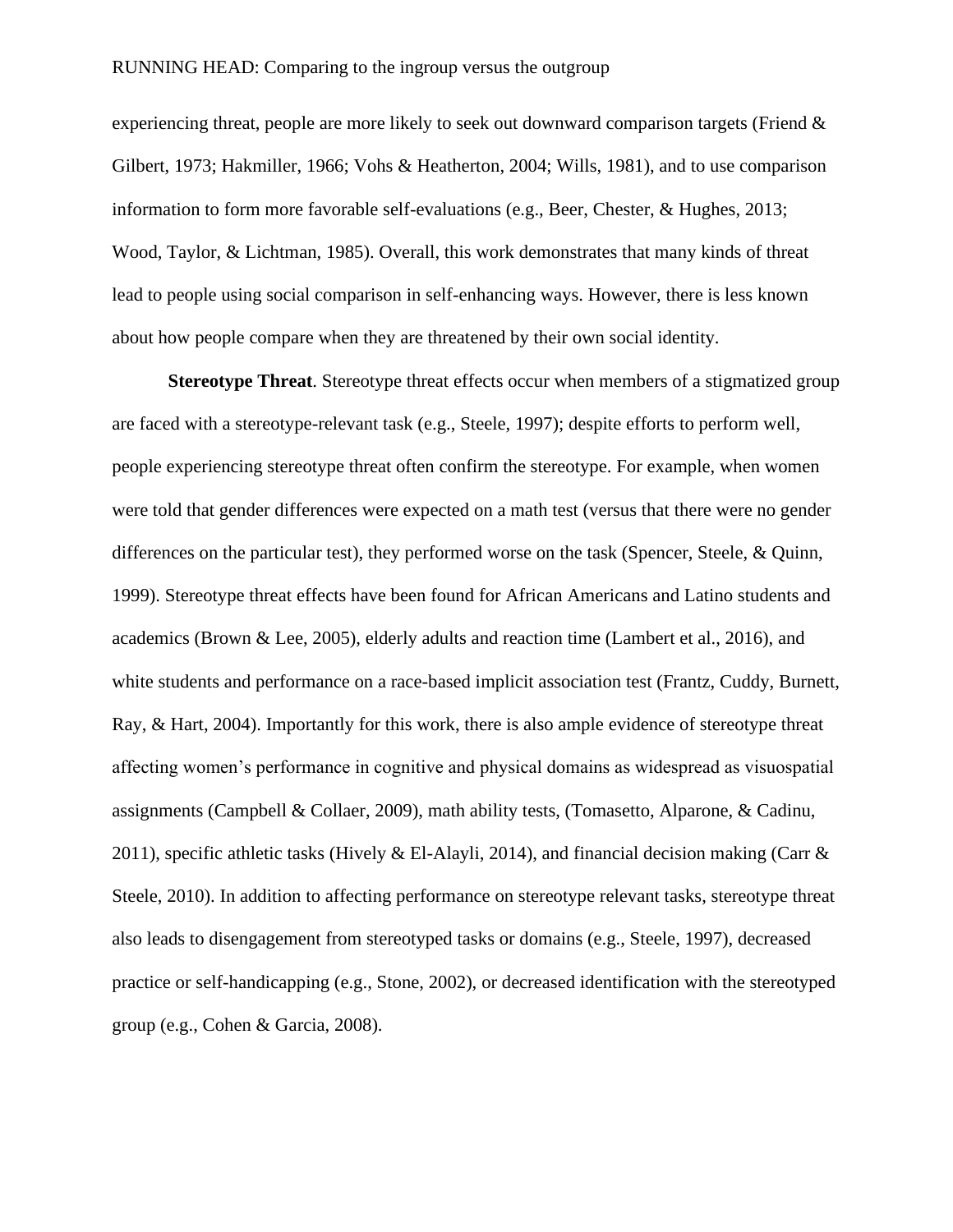**Stereotype threat and social comparison**. Relatively little work has focused on how stereotype threat and social comparison can intersect. Some research suggests that comparison targets can actually induce stereotype threat. Hall and Crisp (2008) demonstrated that women (who strongly identified with their gender) performed worse on a math test after being primed with men by writing an essay about things men typically do. However, women who were lowidentifiers with their gender performed better after being primed with the concept of men. In other words, they contrasted away from their group prime.

Marx, Stapel, and Muller (2005) demonstrated that women experiencing stereotype threat performed better on a math test after comparing to a woman who was described as very good at math and likely to pursue a quantitative graduate degree than after comparing to a woman who was described as bad at math and likely to pursue a career in acting. In other words, comparing to an ingroup member who defied the stereotype helped buffer against the typical stereotype threat effects.

There is also evidence that social comparison can influence self-evaluations when experiencing a social identity threat. Redersdorff and Martinot (2009) studied psychology majors whose majors were framed as either high status (in comparison to philosophy majors) or low status (in comparison to pre-med majors). When their ingroup was described as being low in status (but not high), participants felt better about themselves if an ingroup member outperformed them. In other words, when part of a lower status (i.e. "stigmatized") group, participants assimilated their self-evaluations to upward ingroup targets. Related research (Mackie, 1984) suggests that when an ethnic group identity is described as low status, children are more likely to report that their ingroup members are better-off, whereas that their outgroup members are worse-off than they are.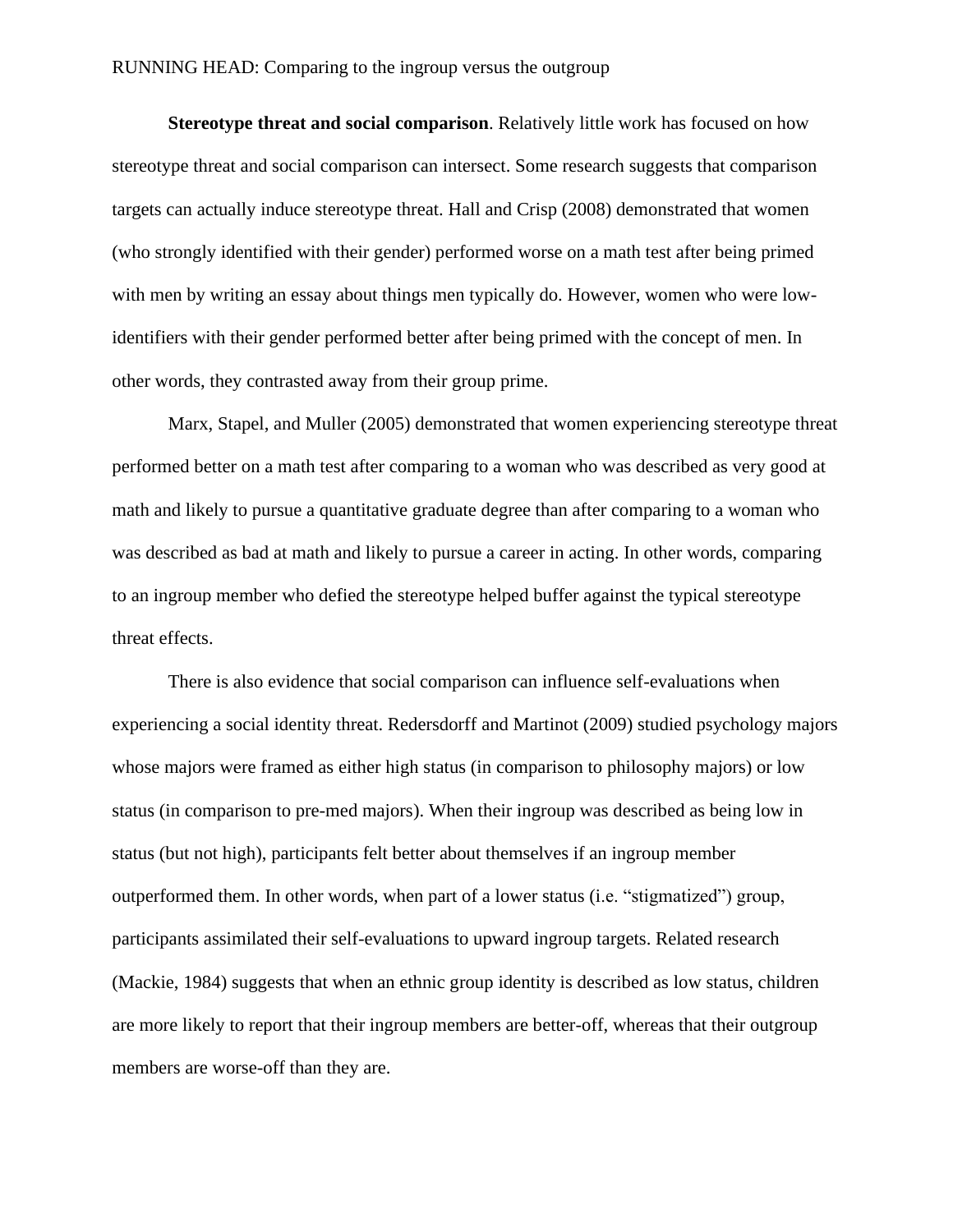In a study that tested stereotype threat more specifically, Blanton, Crocker, and Miller (2000) had African American women complete a difficult "IQ" measure of "natural math ability" with either another African American woman or a white woman (both of whom were confederates). Participants learned that they scored in the 67th percentile and then found out from overhearing the experimenter that their ostensible co-participant had scored either in the 20th percentile or the 99th percentile before rating their performance self-esteem. They argued that participants assimilated to ingroup members and contrasted from outgroup members. More specifically, when they were comparing to another African American woman (i.e., an ingroup member), they felt better about themselves when they were outperformed. However, when they were comparing to a white woman (i.e., an outgroup member), participants felt worse about themselves when they were outperformed than when they had performed better than the coparticipant. Overall, evidence from these three studies suggests that stereotype or social identity threat is likely to lead to ingroup assimilation and outgroup contrast.

In a conceptually related study, Blanton, Christie, and Dye (2002) tested how women felt after comparing to both ingroup members (another woman) or outgroup members (a man). In this study, women completed a math and spatial abilities task and then found out that she had earned a score of 67 out of 100 and that her co-participants had earned a 99 and a 35 out of 100. It was manipulated whether it was the ingroup member who was performing better or worse than the participant. They also manipulated stereotype salience; in the low salience condition, participants were told that most college students could solve the math problems regardless of their training, and in the high salience condition, the experimenter suggested that men might perform better on the task. When the stereotype salience was low, participants felt better about their own performance when their ingroup co-participant had performed better (i.e., when both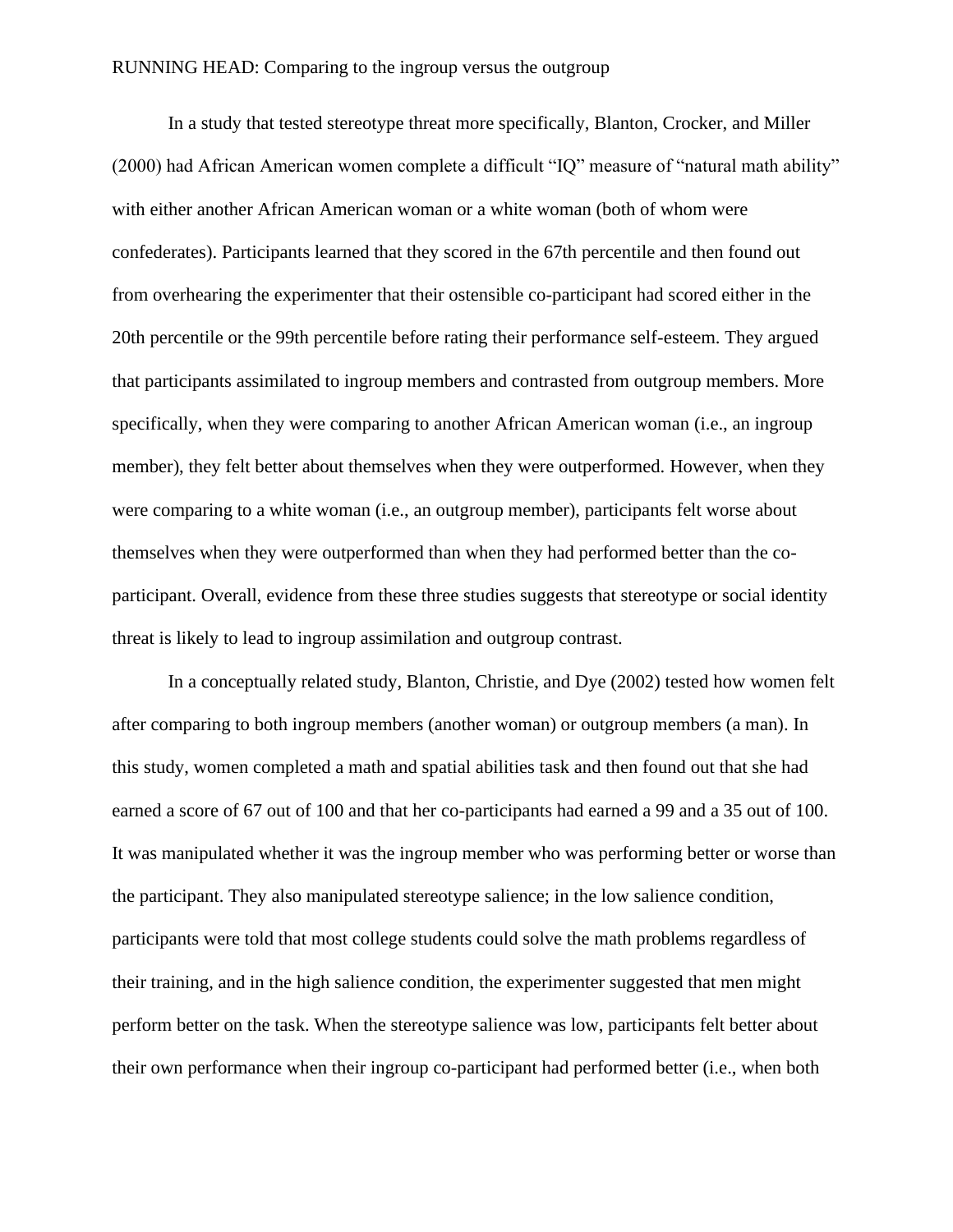the participant and the woman co-participant had done better than the man); however, when the stereotype salience was high participants felt better about their own performance when they had outperformed their ingroup co-participant. The authors refer to this as a kind of shifting standards-- when a stereotype about gender and math ability was made salient, the male target might have become irrelevant, so the women only compared (i.e., contrasted) to the other woman's score. In a second study, they demonstrated that stereotype endorsement moderated how social comparison information was used under threat; women who endorsed the stereotype that men are better at math than women were more likely to "shift standards" and evaluate the self more favorable when outperforming another woman, whereas women who did not endorse this stereotype felt better about themselves when they and another women outperformed a man.

While other studies have demonstrated assimilation to ingroup members when experiencing stereotype threat, the results of Blanton et al. (2002) suggest that contrast from ingroup members might be likely under certain situations; particularly situations in which stereotype salience and endorsement are high. So why these differences? Blanton (2001) offers an explanation that gender may be unique in terms of its effects on group-experience, and therefore on social comparison processes; for example, Blanton argues that in a person-to-person interaction, gender is not as distinct of a feature as something like race or ethnicity so it might not even activate a social identity. However, the research described above by Marx and colleagues (2005) and Hall and Crisp (2008) suggests that gender *can* be a "grouping" factor when gender stereotypes are made more salient, and that women are likely to assimilate to ingroup primes in these situations. Additionally, work by Ledgerwood and Chaiken (2007) suggests that people are more likely to assimilate to ingroup primes when the ingroup is broad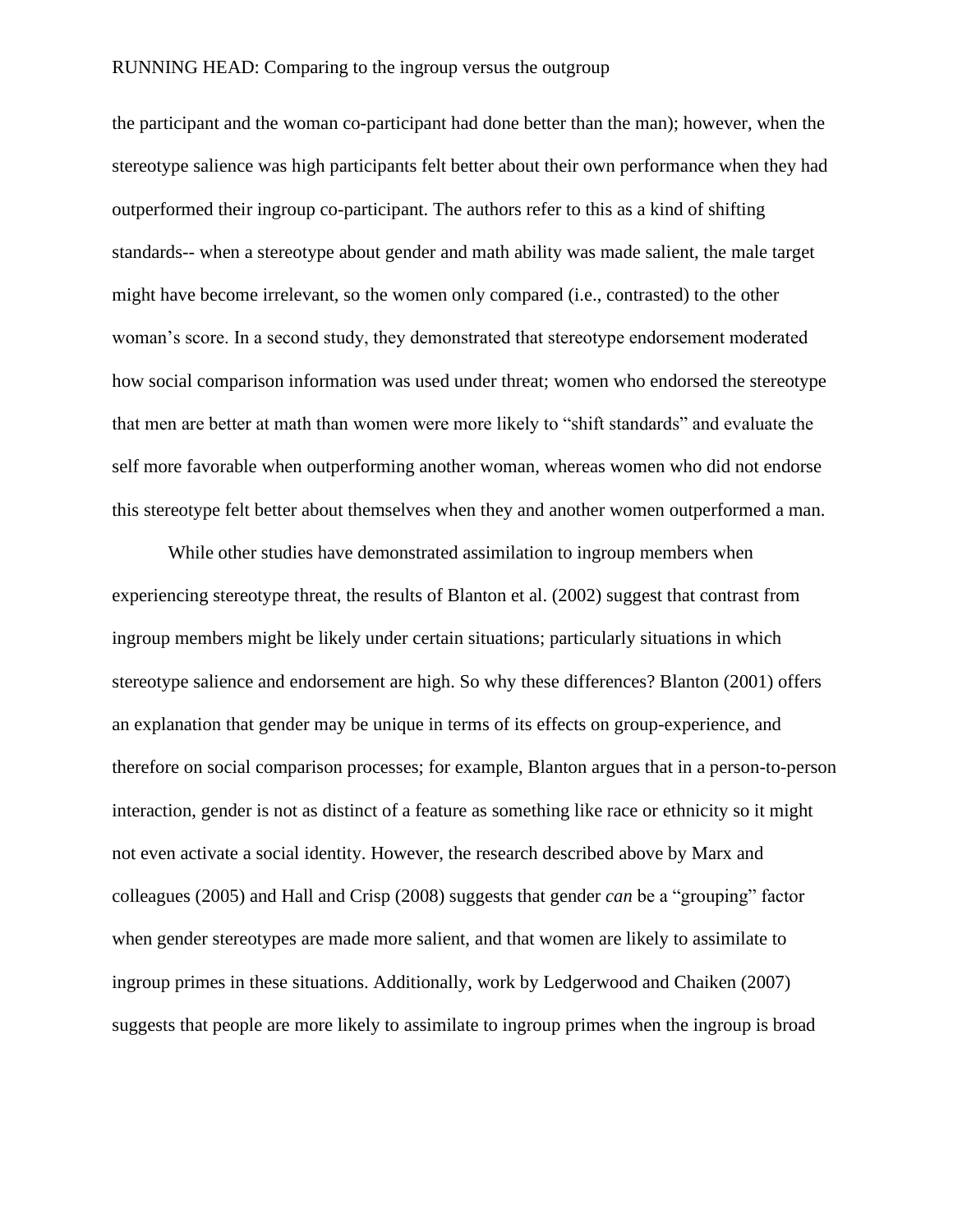versus narrow. As such, it does seem possible that gender would be considered a relevant and distinct grouping variable, especially when a negative gender stereotype is made salient.

The goal of the present work is to test how women compare to ingroup members when outgroup members are absent versus present. Based on work described above, we would predict that when comparing only to ingroup members (i.e., other women), women should assimilate their self-evaluations to their comparison targets; however, when women are comparing to both ingroup and outgroup members, we would predict that women would "shift standards" (as seen in Blanton et al., 2002) and contrast away from their ingroup members. Ledgerwood and Chaiken (2007) demonstrated that primes result in assimilation when they are providing context, but contrast when providing a distinct point of comparison. For gender, we argue that the presence of ingroup members only might provide "context", but the presence of an outgroup member could shift the focus of the ingroup member to become a distinct point of comparison or even competition.

**True Contrast and Assimilation?** An additional alternative explanation for the findings discussed above is that results were misinterpreted as being assimilation and contrast. Recent work (Bruchmann, 2017) demonstrates that without a no-comparison control group, it is impossible to make claims of true assimilation or contrast. It is possible that one or more of the conditions in these studies would not be different from a baseline self-evaluation. Perhaps, given the tendency to self-enhance when experiencing threat, people would be more likely to contrast away from downward targets than upward and more likely to assimilate to upward targets than downward-- regardless of group membership. Including a no-comparison control condition would further the understanding of how comparison information is used when in situations where stereotypes are activated.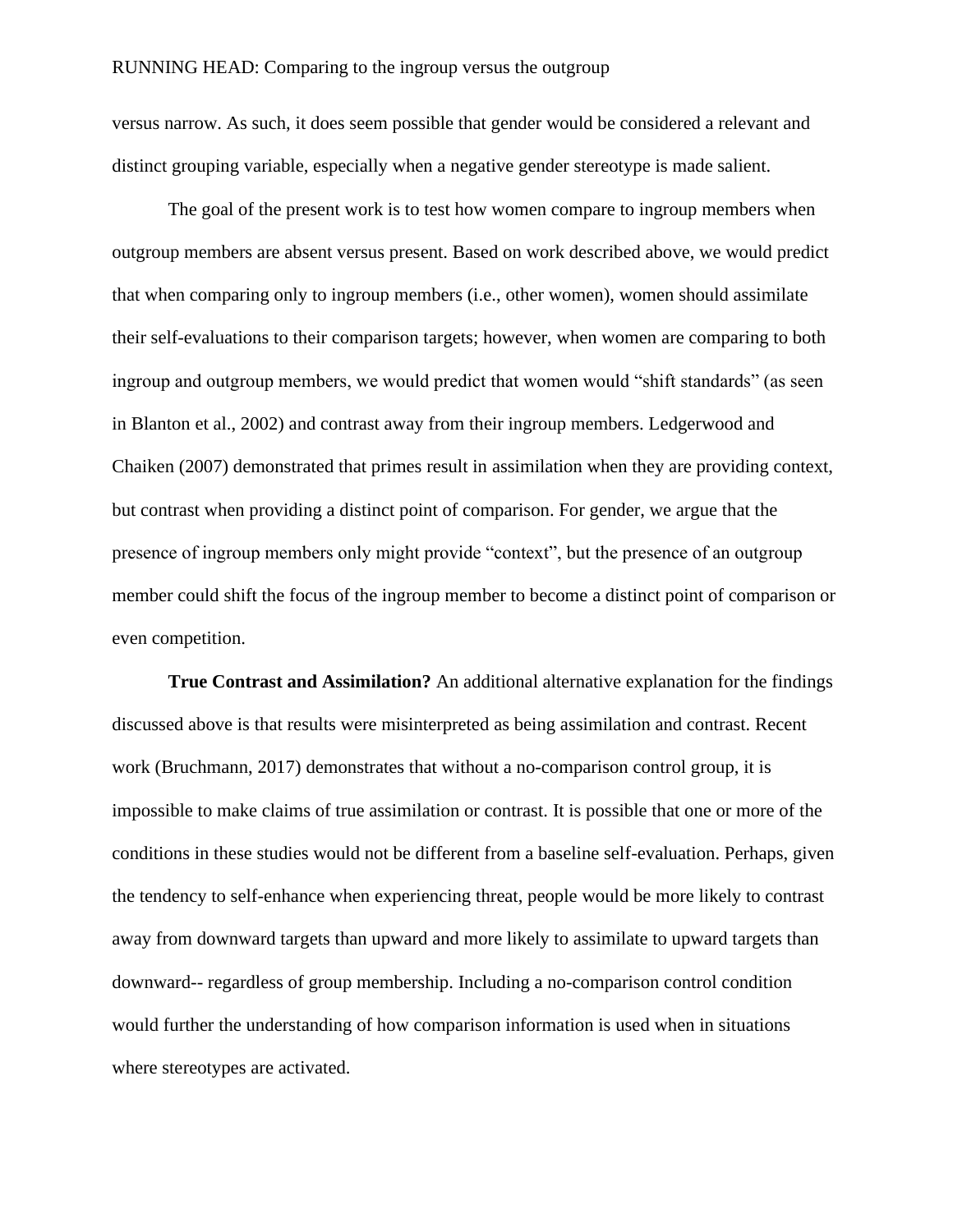### **The Present Research**

The present study tests how women compare to ingroup and outgroup members both independently and together. After being primed with gender stereotypes, female participants completed a math test and learned they earned a mid-range score (in the control condition, this is all they learned). Some participants also learned that they had performed better or worse than a female or male co-participant-- in other words, they compared only to an ingroup or an outgroup member who had done better or worse. In these conditions, based on the prior work suggesting ingroup assimilation and outgroup contrast, we expected that participants' self-evaluations be more positive when they were outperformed by ingroup members or had outperformed an outgroup member, and less positive when they were outperformed by outgroup members or had outperformed an ingroup member. However, by including no-comparison control group, we will be able to determine whether assimilation and contrast is happening in both directions. In other conditions, participants learned that their performance was directly in between a female and a male co-participants'; that is, participants compared to both ingroup and outgroup members. In these conditions, we expected that participants would have more positive self-evaluations when performing better than their ingroup member than when performing worse than ingroup members. If the presence of an outgroup member makes people more likely to contrast away from ingroup members (the idea of "shifting standards"), then we would predict that people evaluate themselves more positively (than control) when they outperform an ingroup member when an outgroup member is present, and less positively (than control) when an outgroup member is absent.

**Experiment 1**

#### **Method**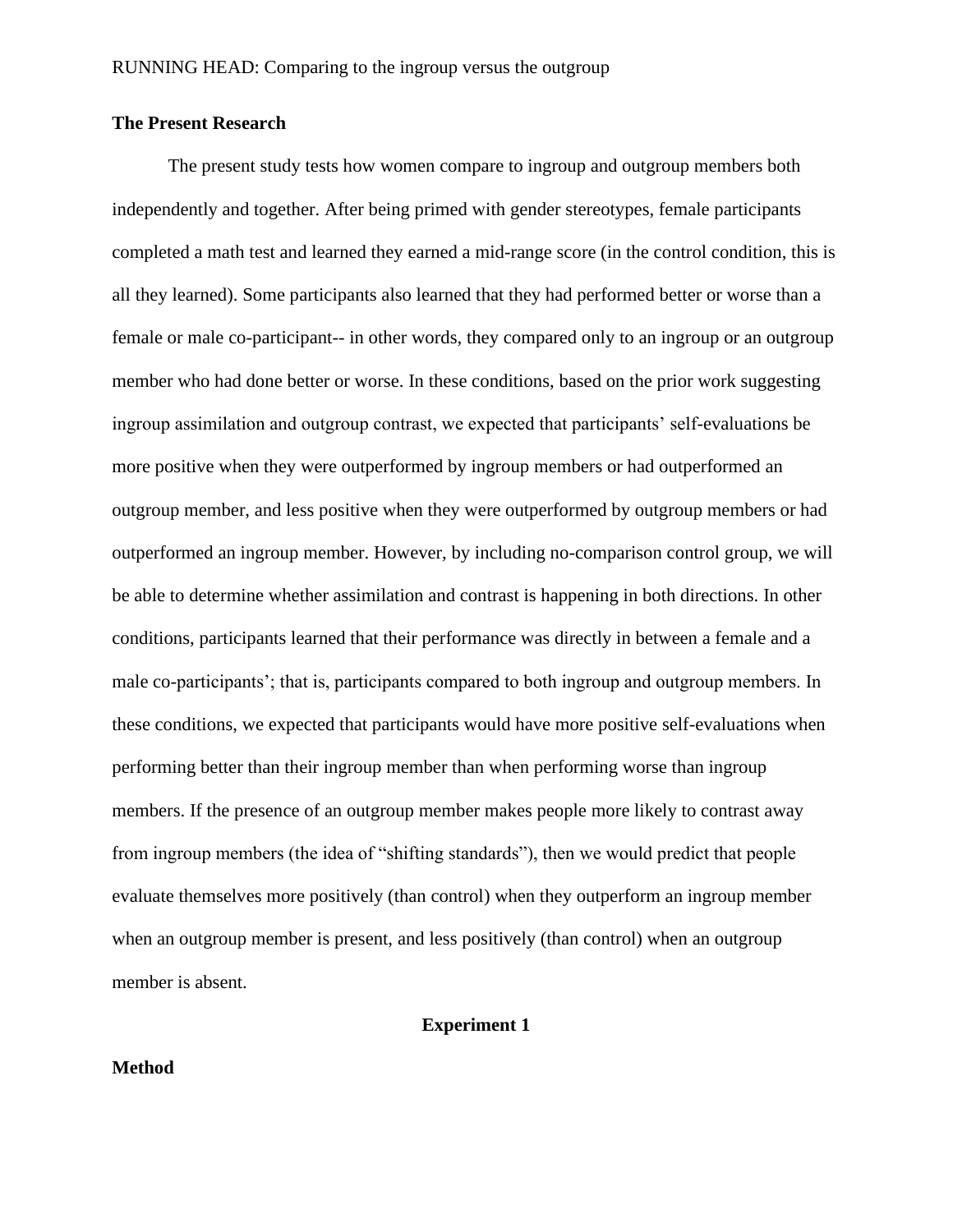**Participants and Design.** Female undergraduate students (N=163, 42.5% non-white,  $M_{\text{age}}$ = 18.84 years, *SD<sub>ag</sub>*=.95 years) participated in exchange for partial course credit. Participants were either at the lab session alone, or were with another female co-participant, a male confederate, or both. Participants were randomly assigned to one of seven conditions where they compared themselves to no one (control), a female who performed better (female upward) or worse (female downward), a male who performed better (male upward) or worse (male downward), both a female who performed better and a male who performed worse (female upward and male downward), or both a male who performed better and a female who performed worse (male upward and female downward).

**Materials and Procedure.** Participants were informed by a female experimenter that they would be helping to standardize a new type of math test known as modular arithmetic for a college sample (cover story adapted from Van Loo, Boucher, Rydell, & Rydell, 2013). To induce stereotype threat, the experimenter went on to explain that preliminary research has suggested that modular arithmetic problems provided a better assessments of "natural math ability" than other math tests, but that the data typically demonstrate a gender difference "such that men typically perform better than women" and that the present study was aiming to learn more about the reason behind this gender difference (manipulation adapted from Beilock et al., 2007, & Blanton et al., 2000).

*Modular Arithmetic Exam.* Participants began the study by learning how to complete modular arithmetic (MA). MA equations take the form of  $a \equiv b \pmod{c}$  and are solved by subtracting b from a and then dividing by c. If the resulting answer is an integer, the answer is "true", and if it is not an integer, the answer is "false". After learning the process and going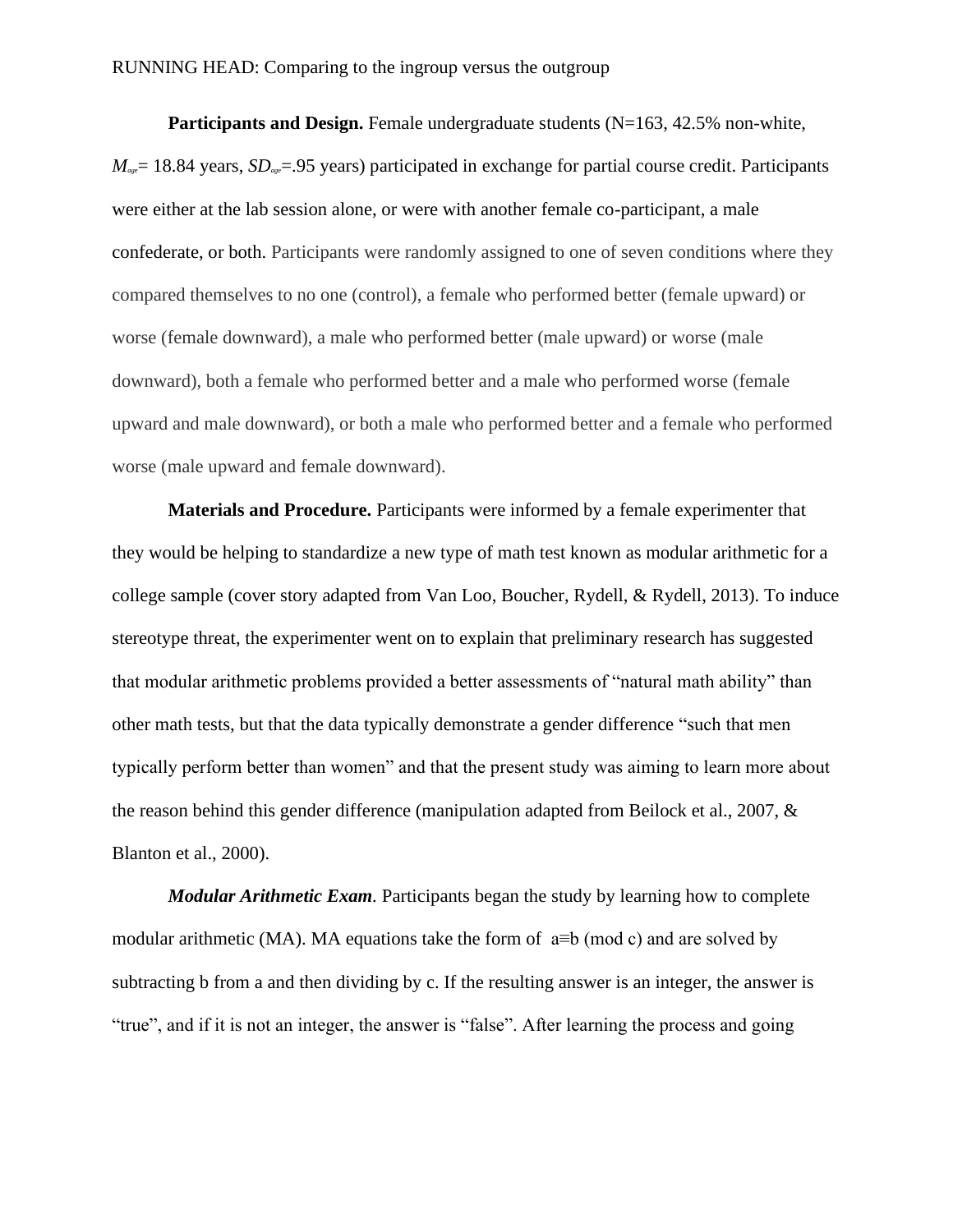through two practice items, participants completed 50 MA items (adapted from Beilock et al., 2007, and Van Loo et al., 2013).

*Social Comparison Feedback.* When participants had all completed the MA exam, the experimenter told them that she would be retrieving their score reports from a printer in the next room; upon returning, she passed out a score report to each present participant with their own score highlighted. In reality, the score-reports were all pre-printed and a bogus score of 81% correct was highlighted. In the control condition, this is the only information that was indicated on the score report. In the experimental conditions, participants could also see the (bogus) scores and gender of any other participants. The co-participants' scores were either upward comparisons (98%), downward comparisons (64%), or both upward and downward comparisons in the conditions where two others were present. See Table 1 for complete score report information across conditions for both studies.

*Dependent Measures*. Next, on pencil and paper, participants completed the dependent measures. First, they indicated how they would rate their performance, and how satisfied they were with their performance on the MA task (1= *extremely poor/dissatisfied*, 7= *extremely good/satisfied*). Participants also indicated how they would rate their ability on modular arithmetic, and on math in general (1= *extremely poor*, 7= *extremely good*).

*State Self-Esteem*. Participants next completed the 7-item performance subscale from the State Self-Esteem Scale (Heatherton & Polivy, 1991); participants indicated their agreement with items including "I feel confident about my abilities" and "I feel as smart as others" (1= *not at all*, 5= *extremely*).

*Perceptions of Modular Arithmetic*. Next, participants rated how much they liked modular arithmetic as a way to measure math ability (1= *dislike very much*, 5= *like very much*),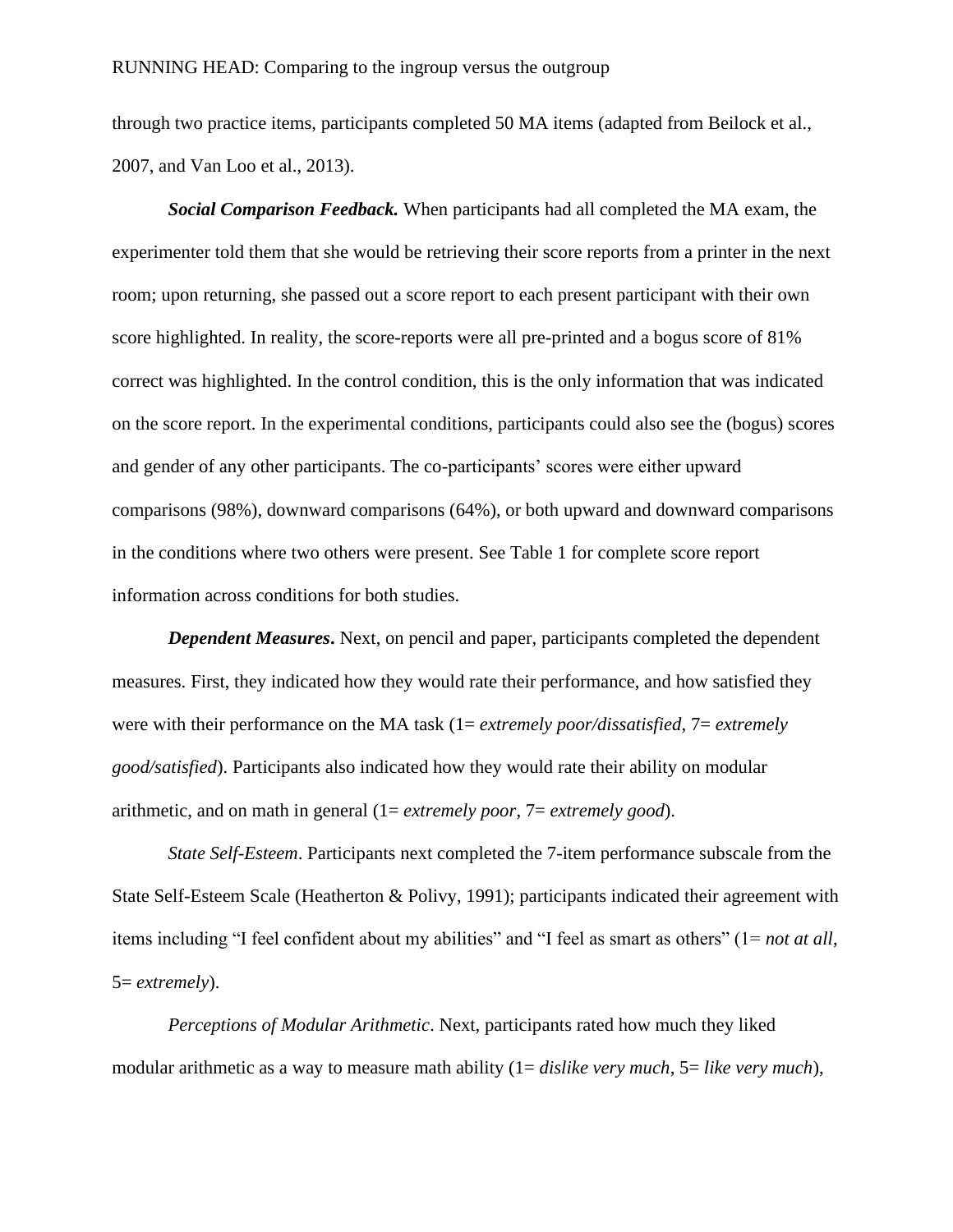and how much they liked modular arithmetic compared to other math problems (1= *strongly prefer modular arithmetic*, 5= *strongly prefer standard math*). Finally, participants were probed for suspicion, and were debriefed.

#### **Results**

**Modular Arithmetic Performance.** The modular arithmetic items were scored and accuracy was calculated dividing the total score by 50 (the total number of items). On average, participants answered 85.51% (*SD*=15%) of the items correctly (significantly higher than the bogus feedback of 81%,  $t(163)=3.95$ ,  $p<.001$ ). Accuracy was marginally different across comparison conditions,  $F(6, 156) = 1.86$ ,  $p = .092$ ,  $\eta_{p} = .067$ , however posthoc comparisons (with Bonferroni corrections) did not reveal differences between conditions. We included MA accuracy as a covariate in all other analyses and the patterns were not different, so differences in accuracy will not be discussed further.

**Self Evaluations**. See Table 2 for means and standard deviations for Study 1 dependent measures. We first calculated a score performance self-esteem subscale from the SSES (Heatherton & Polivy, 1991;  $\alpha$ =.79) and conducted an ANOVA. No significant effect of condition emerged,  $F(6, 154)=1.42$ ,  $p=.211$ ,  $\eta_{p}=0.52$ .

As a secondary test, we averaged participants' ratings of their performance, satisfaction, and MA ability to create a self-evaluation composite ( $\alpha$ = .76). An ANOVA revealed a main effect of comparison condition on self-evaluations,  $F(6, 155)=3.75$ ,  $p=.002$ ,  $\eta_{p}=.127$ . Planned comparisons were conducted to test for the specific *a priori* predictions described above.

*Did women assimilate to other women?* No, we did not see evidence of assimilation. Participants who compared to an ingroup upward target (*M*=3.94, *SD*= .85) rated themselves less favorably than the baseline control (*M*=4.49, *SD*= .76*; p*=.011, *d*= -.68). Additionally, when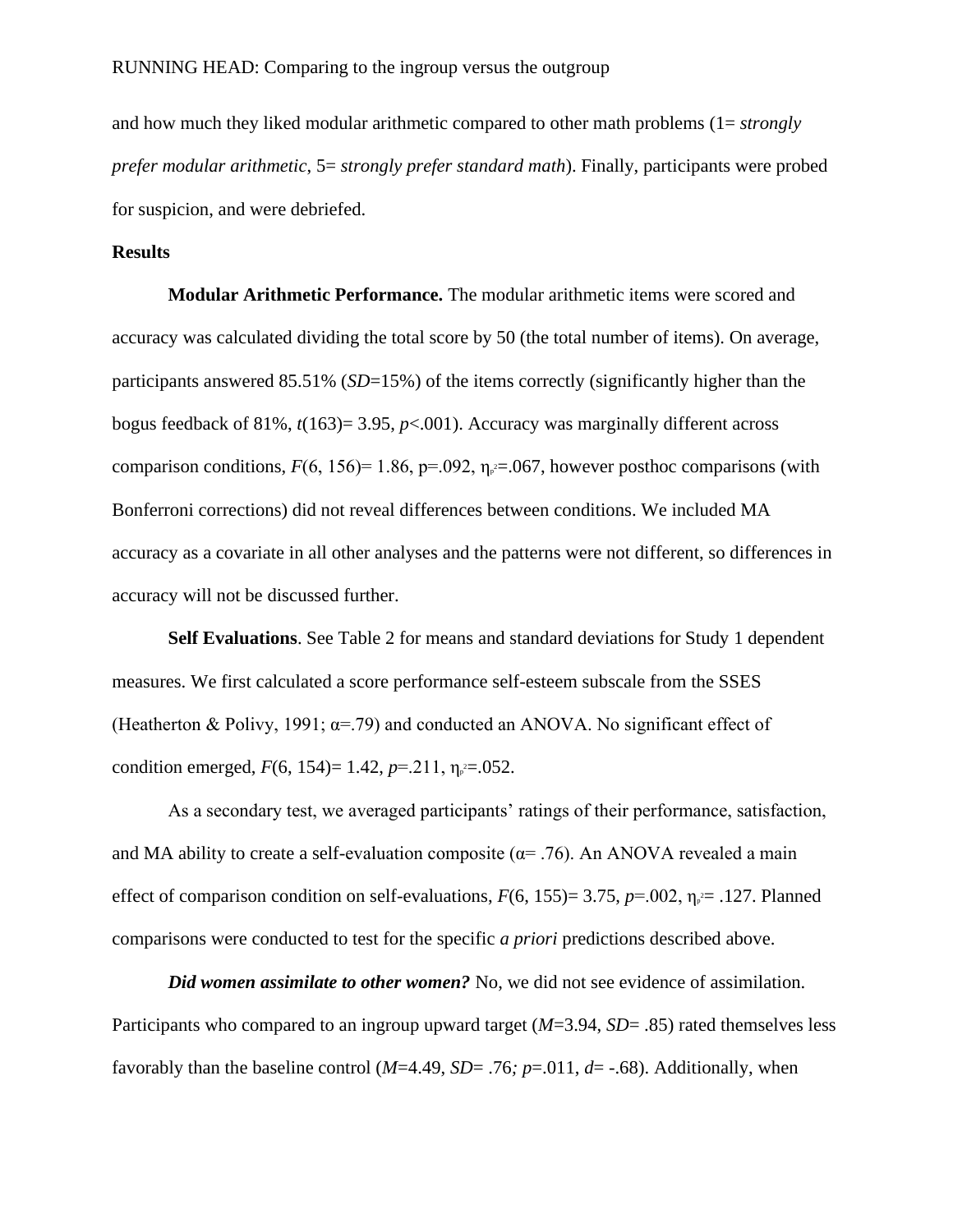compared to the no-comparison control, participants rated themselves marginally more favorably when they had an ingroup downward target (*M*=4.86, *SD*= .55,*p*=.086, d= .56). In other words, instead of finding assimilation to ingroup members like predicted, we saw distinct patterns of contrast from ingroup members. Participants rated themselves as being different from coparticipants who were also women. Even if we did not include a baseline control group, we would not have seen what looked like patterns of assimilation: participants comparing to only a female co-participant provided less favorable self-evaluations when comparing to an upward comparison target than when comparing to a downward comparison target  $(p<.001, d=$  -1.29).

*Did women contrast from men?* No. Participants who compared only to male confederates did not rate themselves differently from the control (*p*s=.349 & .107, *d*s= -.64 & .30) whether it was downward comparison information (*M*=4.87, *SD*= .63) or upward comparison information (*M*=4.28, *SD*= .84). In other words, finding out that they had performed better or worse than an outgroup member did not yield different self-evaluations than finding out no social comparison information at all. Had we not included our control group, we would have observed a pattern that might have looked like contrast; participants comparing to just a male confederate rated themselves more favorably when they had downward comparison information than upward  $p=.023, d=.79$ .

## *Did women "shift standards" when they compared to women and men?* No. Participants rated themselves similarly when they had both ingroup and outgroup comparisons

whether it was the female co-participant who had performed better (*M*=4.41, *SD*= .98) or the male confederate who had performed better (*M*= 4.47, *SD*= .75, *p*= .805, *d*= -.07). Additionally, participants did not rate themselves differently from control when they had both ingroup and outgroup comparisons, regardless of the comparison direction (*p*'s= .699 & .909, *d*s= .10 & .03).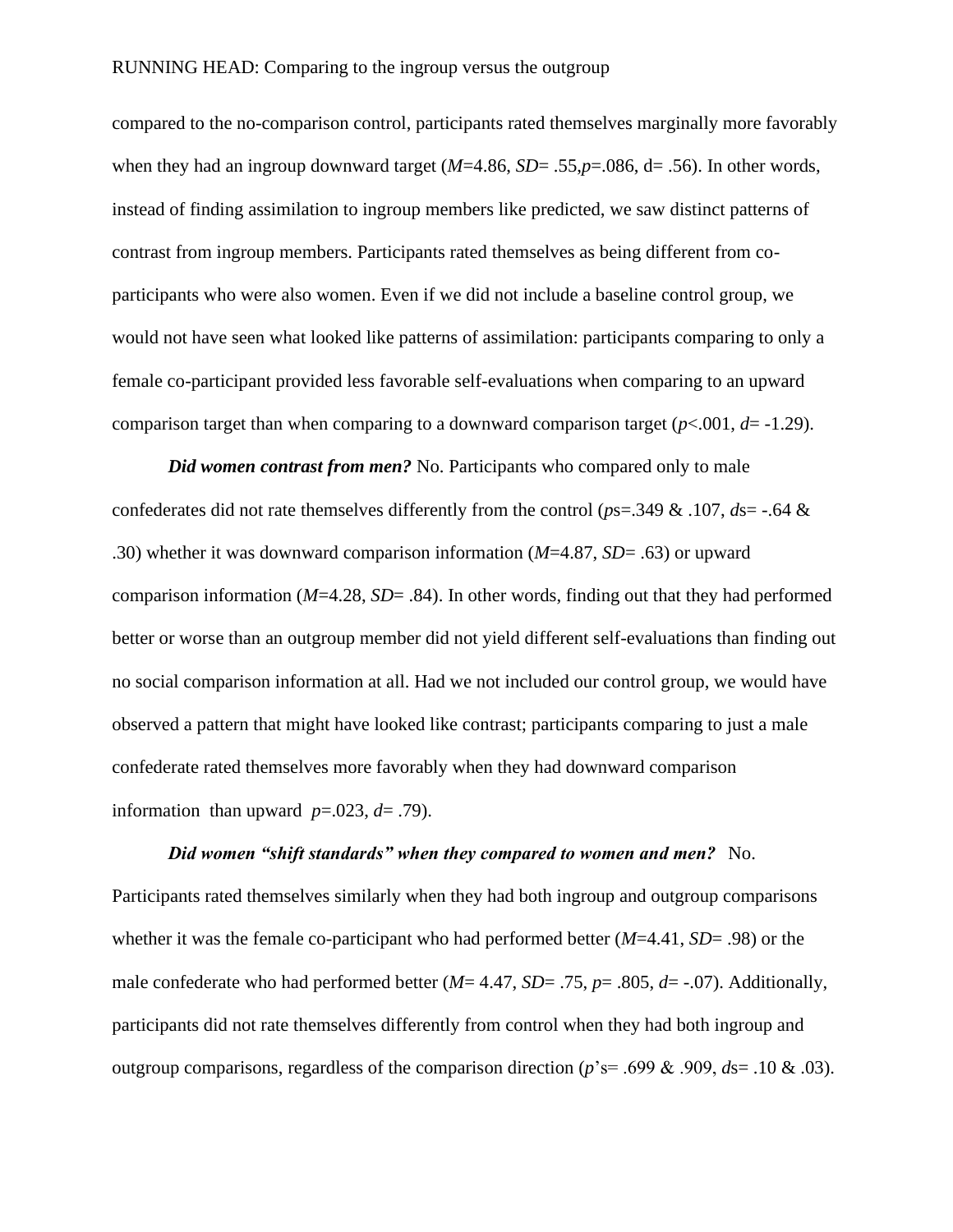*Does comparison information from a man change how comparison information from a woman is used?* Maybe, but not in the predicted direction. The bidirectional comparison conditions did appear to dampen any effects of the unidirectional comparison conditions. When participants compared to both an upward female target and downward male target, they rated themselves more favorably than when they compared only to an upward female target  $(p=0.038,$ *d*= .51). In other words, outperforming an outgroup member seemed to buffer against the effects of underperforming compared to an ingroup member. When participants compared to both an upward male target and a downward female target, they rated themselves marginally less favorably  $(p=0.092, d=-0.59)$  than when comparing just to a downward female target; in this case, underperforming an outgroup member seemed to take away the benefit of outperforming an ingroup member.

**Perceptions of Modular Arithmetic**. Participants' general rating of MA and their rating of MA compared to standard math were averaged to create a composite ( $\alpha$ =.71) in which higher scores indicate a more favorable perception of MA. A significant main effect of comparison condition emerged,  $F(6, 155)=2.65$ ,  $p=.018$ ,  $\eta_p=.093$ . Post hoc analyses (using Bonferroni corrections) suggested that participants who had outperformed a female co-participant (*M*=3.19, *SD*= 1.02) had more positive perceptions of the modular arithmetic task than participants who had been outperformed by a male confederate (*M*=2.16, *SD*= 0.82, *p*=.011, *d*= 1.11). Significant differences between the other conditions did not emerge.

#### **Discussion**

Overall, our results did not support our predictions that participants would assimilate to ingroup members unless an outgroup member was present. Instead, we saw evidence of contrast effects; specifically, participants felt marginally better when they outperformed an ingroup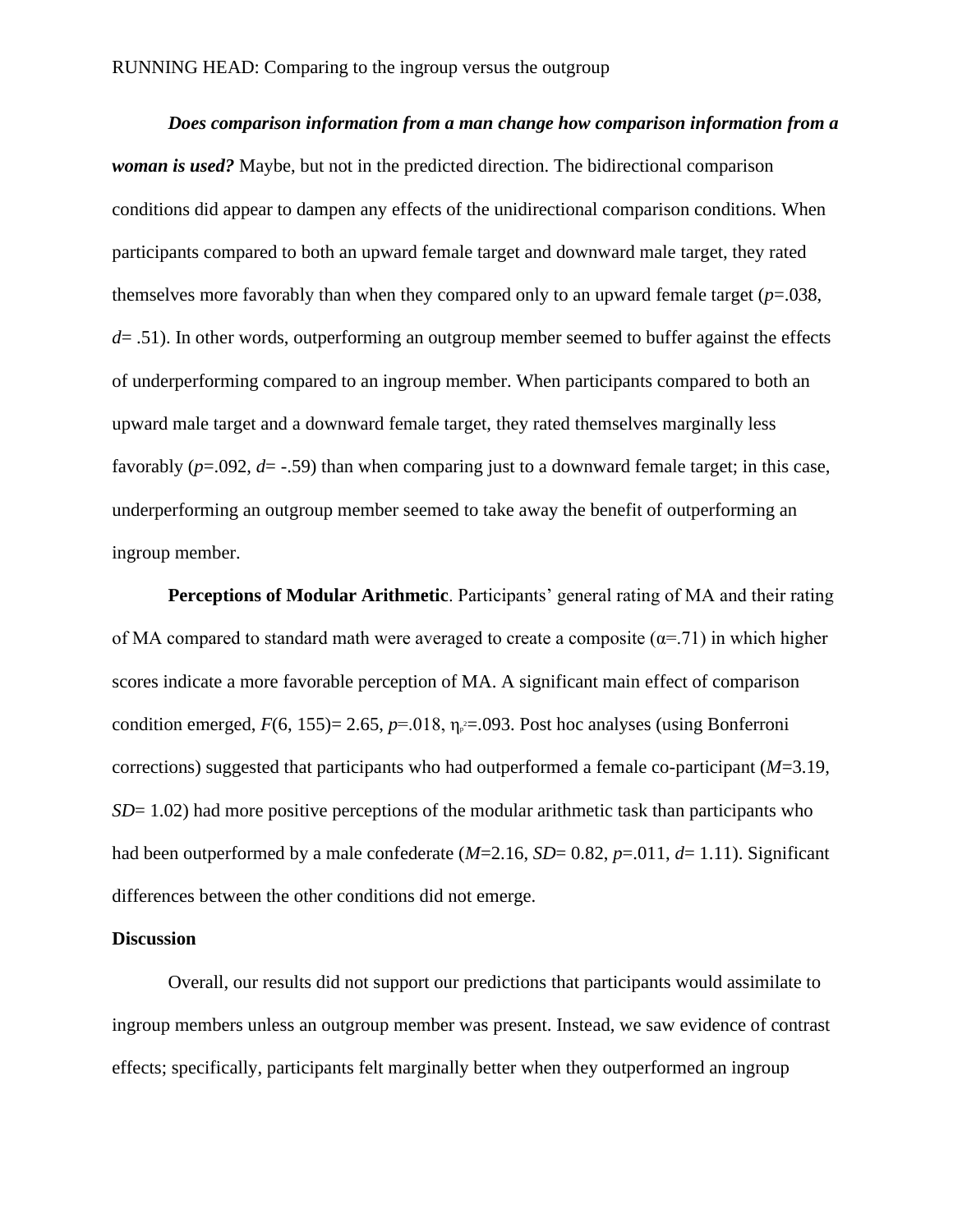member, and felt worse about their own performance (versus the control) when outperformed by an ingroup member. This finding is inconsistent with previous research that has demonstrated assimilation to ingroup members (Blanton et al., 2000; Hall & Crisp, 2008; Ledgerwood & Chaiken, 2007; Redersdorf & Martinot, 2009), and is inconsistent with a pattern of selfenhancement in which people might be more likely to assimilate to upward targets and contrast from downward. One potential explanation for our different results was our population. For example, Blanton et al. (2000) studied African American women who were comparing to other African American women or white women when they found patterns of ingroup assimilation. As suggested by Blanton (2001), race might function differently from gender as a cue of similarity that could lead to assimilation or contrast. However, other research suggests that gender should be experienced in the same way as any other grouping variable (e.g., Hall & Crisp, 2008; Marx et al., 2005; Ledgerwood & Chaiken, 2007).

Additionally, we saw only weak evidence that people contrast from outgroup members. Participants rated themselves more favorably when they outperformed a male co-participant (versus control), but did not rate themselves less favorably (versus control) when outperformed by a male co-participant. This, again, is inconsistent with previous research that suggests we are more likely to contrast away from outgroup members (Blanton et al., 2000; Hall & Crisp, 2008; Ledgerwood & Chaiken, 2007; Redersdorf & Martinot, 2009). Although, this pattern is consistent with self-enhancement in that participants did not report feeling worse than a baseline control when comparing with better-or-worse-off outgroup members. One potential explanation for our pattern of results was that we used a no-comparison control group. If the present study had not included this control group, we would see patterns that seem to resemble contrast effects when comparing to outgroup members; performing better than a man led to more favorable self-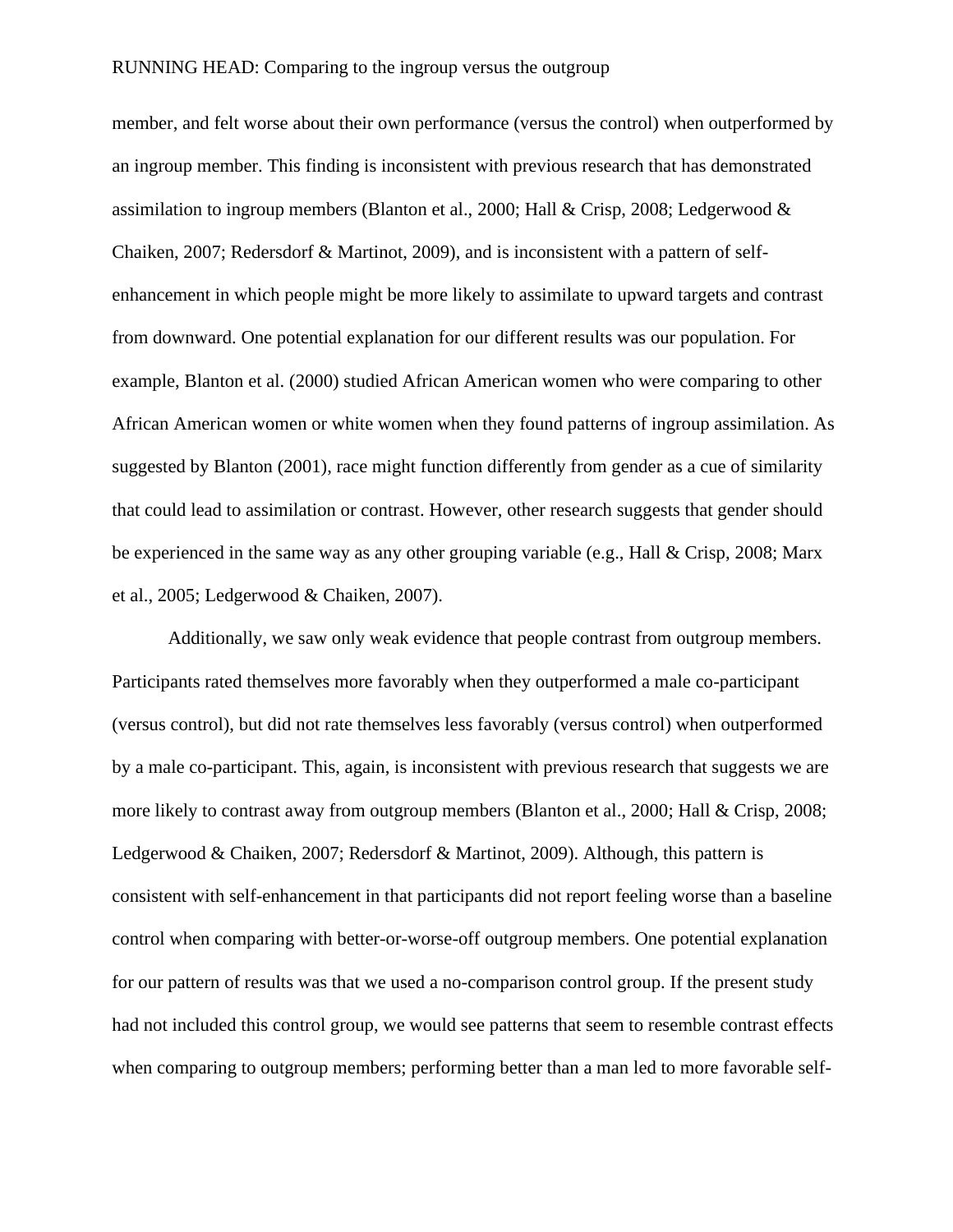evaluations than performing worse than a man. However, the inclusion of the no-comparison control group demonstrates that only comparing to a worse-off target led to contrast effects, and that comparing to a better off target did not negatively affect self-evaluations. Given this difference between our study and the others described, it is possible that the original studies were misinterpreted.

Finally, we did not see evidence that comparing to both ingroup and outgroup members changed the way ingroup comparison information was used. We hypothesized that the presence of an outgroup member would lead people to contrast away from their ingroup members, whether through a process of competition or because they provided a more relevant point of comparison. However, self-evaluations in the conditions where both ingroup and outgroup members were not different from each other or baseline control group. Beyond this, when comparing the bidirectional and unidirectional conditions, we saw evidence that the outgroup member was the comparison target that mattered more than the ingroup member and not the other way around; for example, performing better than a male co-participant and worse than a female co-participant led to more favorable self-evaluations than just performing worse than a female co-participant. This pattern of results is the opposite of what we would have predicted based on prior research by Blanton et al. (2002) that suggested that when stereotype salience or endorsement was high, women "shifted standards" to contrast with other women when comparison information with men was also present.

One potential issue with our study was that we did not measure whether our participants were aware of or endorsed the stereotype that women are bad at math. This is an issue because if our participants were not aware of the stereotype, our stereotype threat manipulation might not have been effective, and gender might not have been a salient enough feature to lead to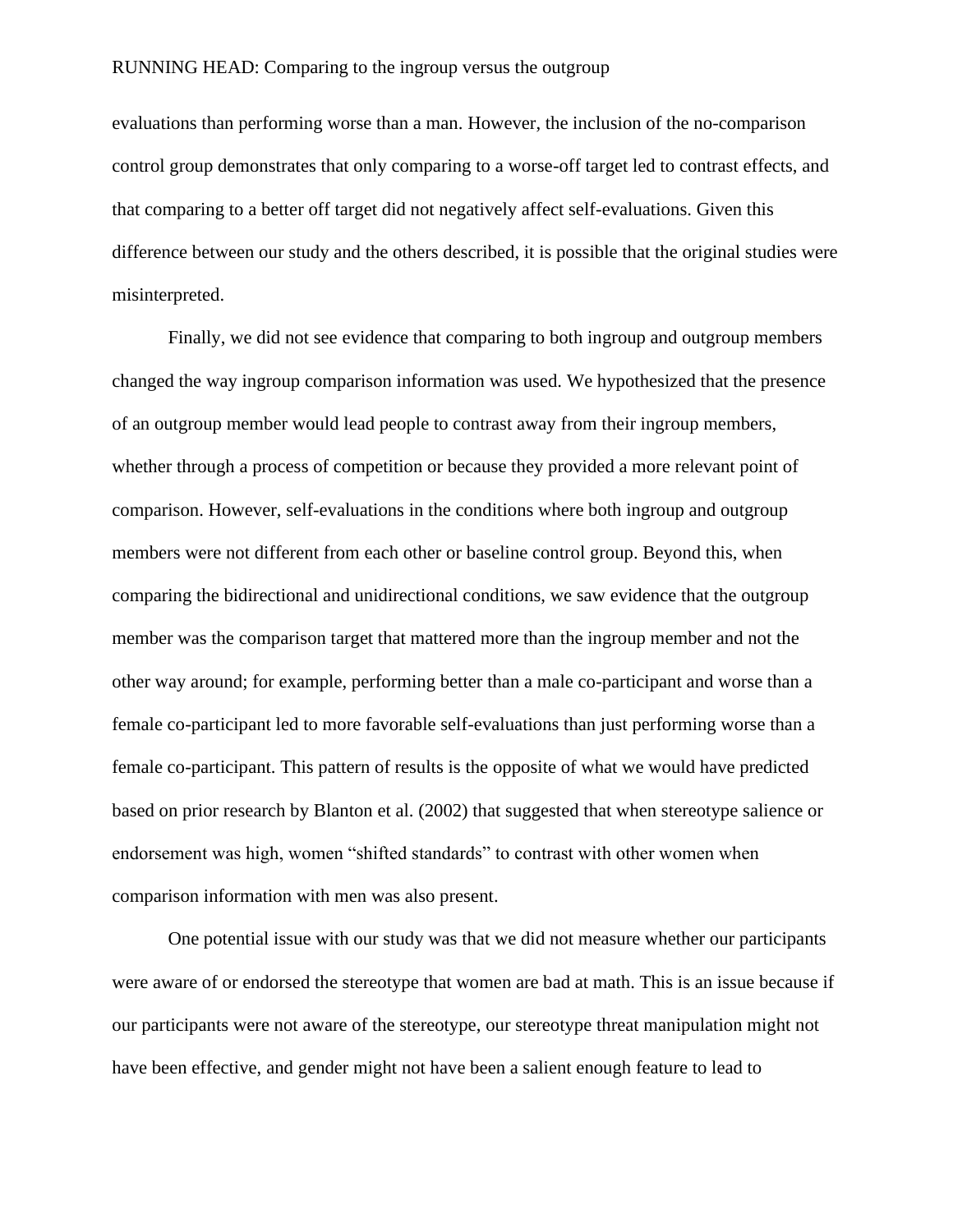assimilation effects. Additionally, Blanton et al. (2002) demonstrated that shifting standards was more likely for women who endorsed this stereotype. Considering that women who were told they were outperformed by men had more negative attitudes about the modular arithmetic task than women who thought they had outperformed another woman, it is possible that in general our participants did not endorse the stereotype that men are better at math.

#### **Study 2**

#### **Overview**

The purpose of Study 2 was to provide an additional test of whether women would assimilate to ingroup comparison information and contrast from outgroup situation when a gender stereotype was made salient. In Study 2, we adjusted our comparison information so that it was given in the form of percentiles and not just raw scores. The use of university-wide percentile feedback information rather than percentage score feedback from a present coparticipant allowed for a standardization of all conditions so that only one participant was involved in the experiment at a time. Additionally, we hoped that the percentile information would make the comparison feedback more ambiguous which should allow for assimilation.

Additionally, to make stereotype threat more salient, all experimenters in Study 2 were male. Keller and Sekequaptewa (2008) demonstrated that threat can be induced for women if they are the only women in the room; as such, having a male experimenter should have induced threat for all participants, whereas in Study 1, participants were never the only woman in the room. We also altered several items on the MA task from Study 1 that were answered correctly by most participants in order to make them more difficult, and in order to make the task more threatening. Finally, we included measures of ingroup identification and stereotype endorsement as potential moderators of the social comparison effects.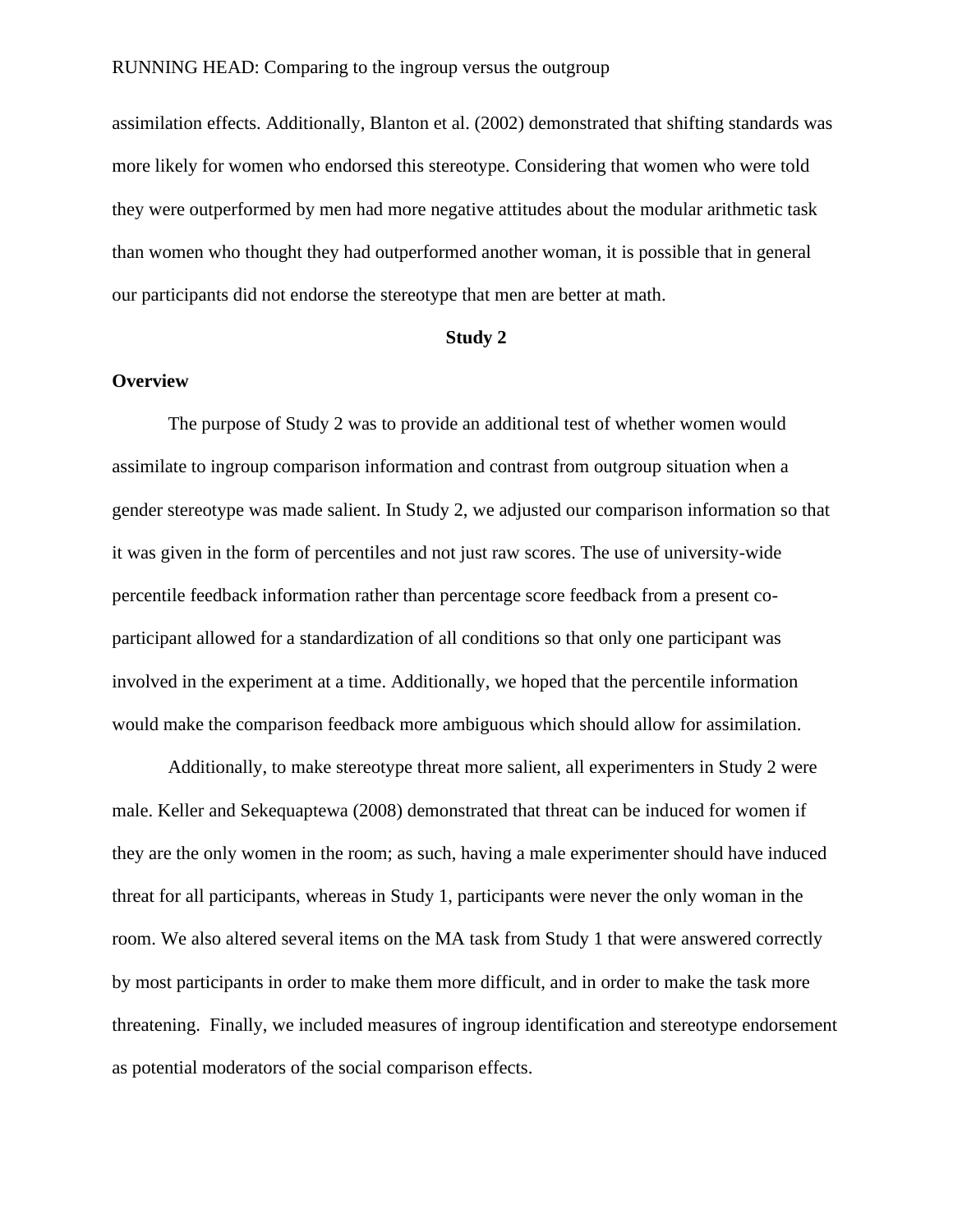#### **Method**

**Participants and Design.** Female undergraduate students (N=86, 52.2% non-white,  $M_{\text{ave}}$ = 18.78 years, *SDag*e= 0.94 years) participated in exchange for partial course credit. Participants arrived at the session alone, were greeted by a male experimenter and were randomly assigned to one of five comparison conditions: control, female upward, female downward, male upward, male downward.

**Materials and Procedure.** Study 2 followed the same procedures as Study 1 except for the following changes.

*Modular Arithmetic Exam.* Participants learned how to complete MA items through the same instructions as Study 1. The only difference between the MA exam for Study 2 was that 12 of the 50 items were altered to increase their difficulty.

*Social Comparison Feedback.* When participants had completed the MA exam on the computer, they read that they would be shown percentile infographics displaying how their performance compared to their university's female and male student populations; they read that they should pay careful attention to this information because they would be asked questions about it.

On the next screen, the infographic was pre-generated with bogus percentile feedback information. Participants always learned that they scored 81% correct on the MA task (as in Study 1); depending on condition, they also learned that they were in the 53rd or 91st percentile for males or females at their university. While two boxes always appeared as if two infographics (one for male and one for female) would be displayed, one of the boxes would be grayed out as if the image could not load on the computer (See Figure 1); in other words, participants received only male or female percentile feedback information to compare to, never both. In the control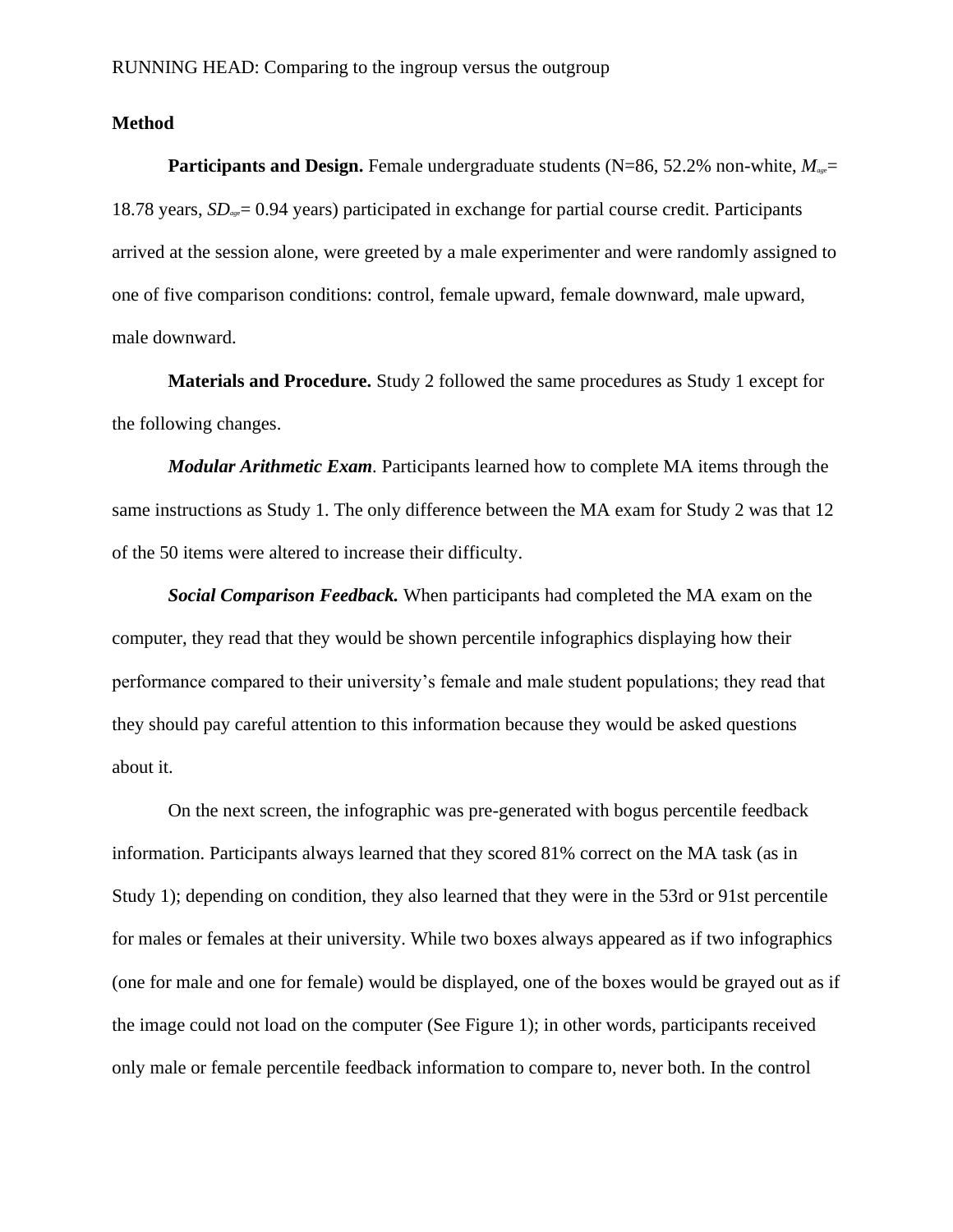condition, it appeared as if neither image could load and they received no comparison information. If the participant brought the image "issue" to the attention of the experimenter, the experimenter responded as if it was an accident and say, "Oh that's strange. You are supposed to get information about the breakdown for both males and females. I guess just keep going and I'll make sure the principal researcher knows about this."

#### *Dependent Measures.*

*Self-evaluations.* Following the infographic display, participants completed selfevaluations on the computer. As in Study 1, they rated their MA performance, satisfaction with their performance on the MA task, and general MA ability (1= *extremely poor/dissatisfied*, 7= *extremely good/satisfied*). Furthermore, they rated their general math ability in comparison to female and male students at their university, and in general (1= *much worse*, 7= *much better*). Participants also completed the 7-item performance self-esteem measure from Study 1 (Heatherton & Polivy, 1991).

*Stereotype endorsement.* Participants indicated whether they were aware of any stereotypes about gender and math (*yes* or *no),* and how much they agree with the statement that "women are worse at math than men" (1= *completely disagree,* 7 = *completely agree).*  Participants also indicated how important their gender and math ability were to their identity  $(1=$ *extremely unimportant,* 7= *extremely important*). Finally, participants were asked to recall their score and percentile information, were probed for suspicion, and were debriefed.

#### **Results & Discussion**

**Manipulation Check.** All but six participants accurately recalled their score on the modular arithmetic task. The six participants who mis-remembered instead recalled their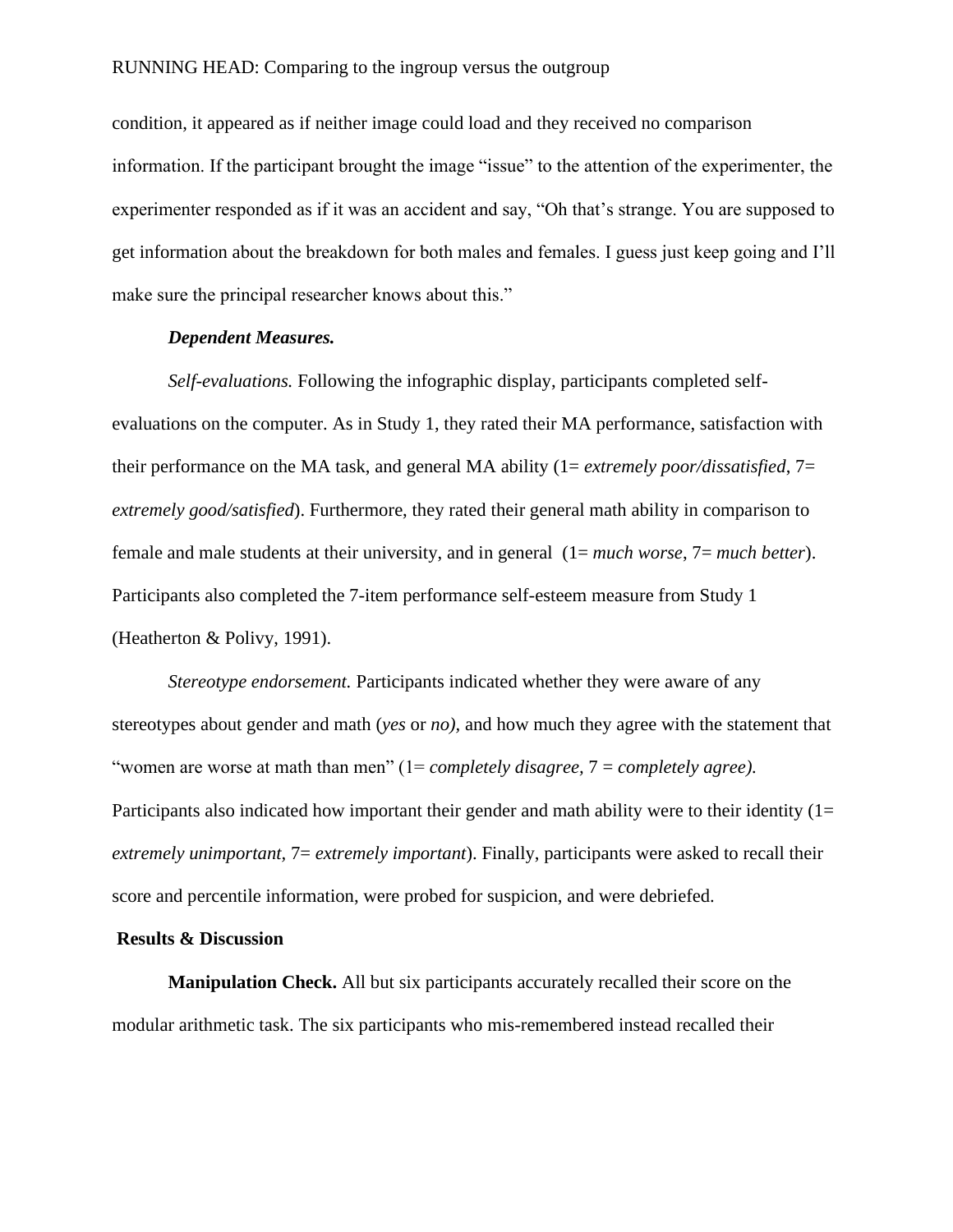percentile information and indicated that they scored either 53% or 91%. Removing these participants from the data set did not change the results of the study, so they were left in.

**MA Accuracy.** Despite attempts to make the modular arithmetic task more difficult in the second study, participants actually performed better on it than they did in the first study. On average, participants answered 88.18% of the items correctly (*SD*= 11.81%); accuracy did not differ across conditions, *F*<1.

**Self Evaluations**. As in Study 1, we calculated a score on the performance self-esteem measure ( $\alpha$ = .81); however, there was no evidence of an effect of the comparison manipulation on state self esteem, *F*<1. Again, we averaged participants' ratings of their performance, satisfaction, and MA ability to create a self-evaluation composite ( $\alpha$ = .87). An ANOVA revealed a significant effect of comparison condition on self-evaluations,  $F(4, 81) = 10.66$ ,  $p < 0.01$ ,  $\eta_{\text{p}} =$ .345. Specific planned comparisons were conducted based on our a priori research questions. See Table 3.

*Did women assimilate to other women?* No, as in Study 1, we did not see evidence of assimilation. Participants with downward female comparison information (*M*=5.26, *SD*= 1.32) rated themselves more favorably than the control  $(M=3.80, SD=1.09, p<.001, d=1.21)$  but participants with upward female comparison information (*M*=4.20, *SD*= 1.01) did not rate themselves differently from the control group  $(p=0.291, d=0.38)$ . In other words, we do not see symmetrical contrast effects; instead, we see that people are more likely to contrast away from downward comparison information than upward.

*Did women contrast from men?* Yes, but only when they outperformed their outgroup members. Participants with only male percentile information rated themselves more favorably when they had downward comparison information ( $M = 5.73$ ,  $SD = .77$ ) than if they did not have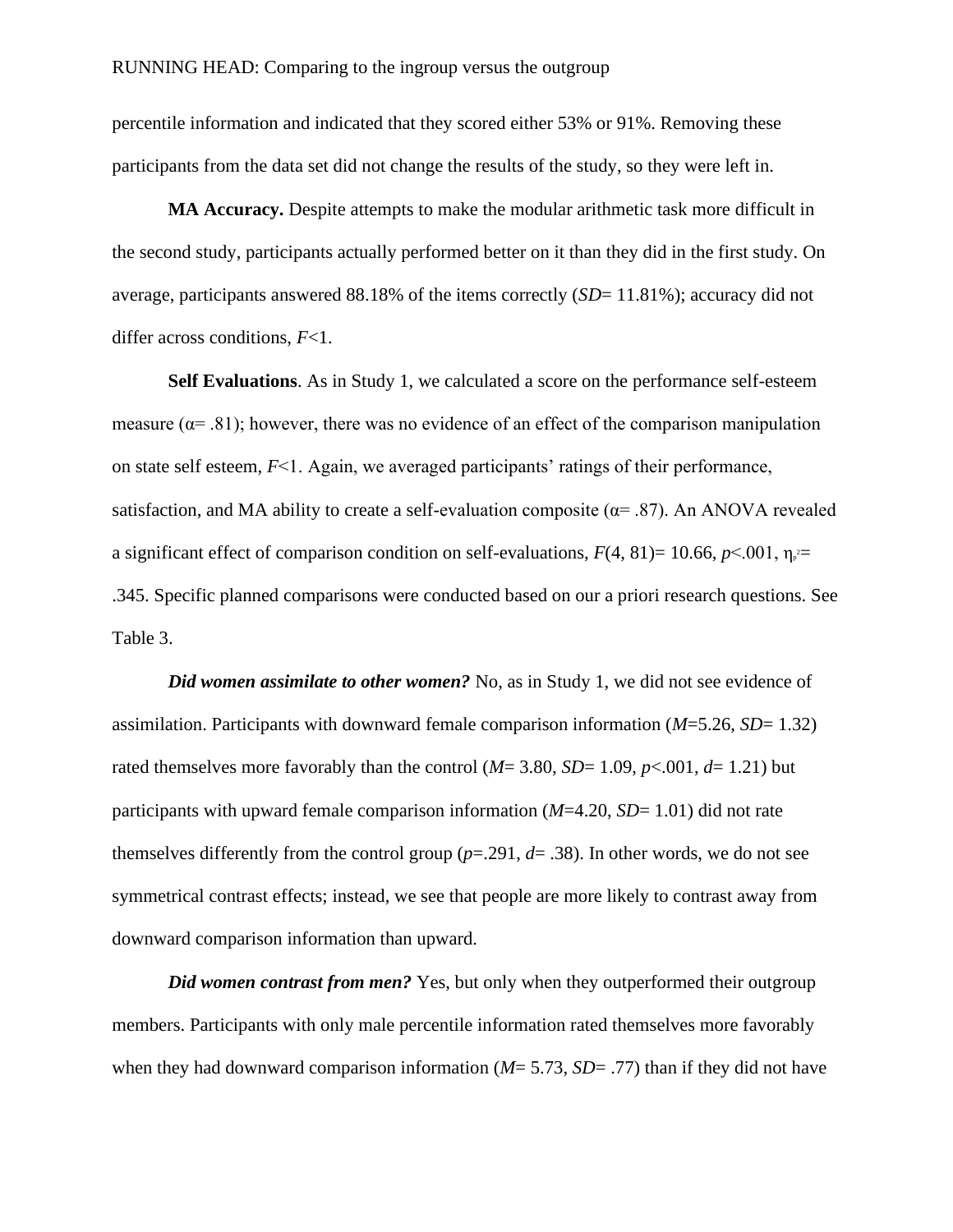comparison information ( $p$ <.001,  $d$  = 2.05). Participants who had male upward comparison information ( $M=3.98$ ,  $SD=1.10$ ) did not rate themselves differently from control ( $p=.634$ , *d*=.16). As with the participants with female percentile information, only the downward comparison condition was different from control.

Whether participants were comparing with the ingroup or the outgroup, we see patterns of self-enhancement. Overall, relative to control, participants rated themselves no differently after comparing to upward targets, but more favorably after comparing to downward targets.

*Did stereotype awareness or endorsement moderate these effects?* No. While 73.3% of participants indicated that they were aware of a stereotype about gender and math, there was not a significant stereotype awareness x comparison condition interaction, *F*(4, 75)=1.05, *p*=.390, ηp <sup>2</sup>=.053. Additionally, stereotype endorsement did not moderate the effects on self-evaluations, *F*(15,62)= 1.48, *p*=.14,  $\eta_{\text{p}}$  = .264. However, this could be due to a floor effect; 41.9% of participants indicated that they "completely disagreed" with the stereotype that women are worse at math than men. Only 7% of participants indicated any endorsement ("slightly agree") of the stereotype.

As a secondary test, we examined whether being a STEM major moderated the comparison effects on self-evaluations; there is evidence that women who are more strongly identified with math experience stronger threat effects (e.g., Nguyen & Ryan, 2008). Again, there was no evidence of either a main effect of being a STEM major, or a STEM major x comparison condition interaction, *F*s<1.

**Relative Math Ability.** We did not find evidence of an effect of comparison condition on participants' ratings of their math ability compared to their typical female classmate, or to the typical man or woman in general (*F*s<1). However, an ANOVA did reveal a main effect of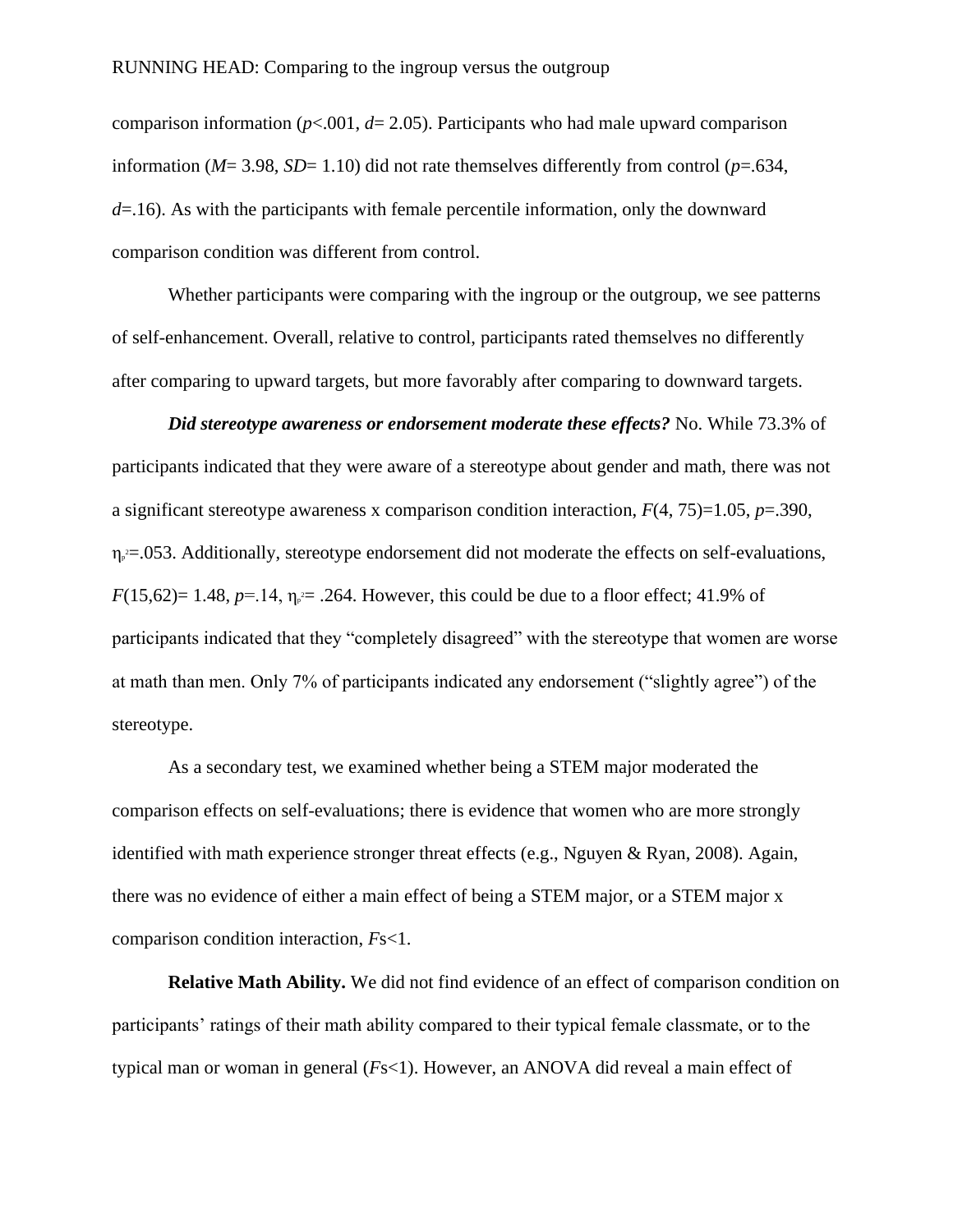comparison condition on participants' ratings of their math ability compared to their typical male classmate,  $F(4, 79) = 2.52$ ,  $p = .048$ ,  $\eta_{p} = .113$ . Post hoc tests (using Bonferroni corrections) indicate that participants who received downward male percentile information were marginally more likely to agree with the statement that they had better math ability than their male classmates (*M*= 4.71, *SD*= .92) than participants who received female upward percentile information (M=3.76, SD=  $0.97$ ;  $p=0.068$ ,  $d=1.00$ ). This response is logical considering that these participants received feedback telling them they had better ability than their male classmates, however, we do not see similar "logical" effects for students in the other conditions.

*Better than Average Effects.* One potential reason that our comparison conditions generally did not affect people's ratings of their math abilities is that people are instead demonstrating better than average effects. Responses to the comparative questions were subjected to a one-sample t-test compared to the value of 4 (the midpoint of the scale). Participants across conditions rated themselves as having better math ability than the average woman at their university ( $M = 4.24$ ,  $SD = 1.02$ ,  $t(84) = 2.13$ ,  $p = .036$ ,  $d = .24$ ), and better than the average woman in general (*M*= 4.51, *SD*= 1.06, *t*(85)= 4.48, *p*<.001, *d*=.49). However, participants did not rate their math ability differently from the average man at their university (*M*= 4.04, *SD*= 1.02, *t*(83)= .32, *p*=.750, *d*=.04) or from the average man in general (*M*= 4.18, *SD*= 1.03, *t*(84)= .84, *p*=.116, *d*=.18).

While most participants did not explicitly report endorsing the gender math stereotype, these comparative judgments tell a different story; participants think they have equal ability to most men, but better ability than most women suggesting that they do think there is a gender difference in math ability. As such, we tested the relative math ability judgments as a moderator for the social comparison effects, but no significant effects emerged  $(F<1)$ .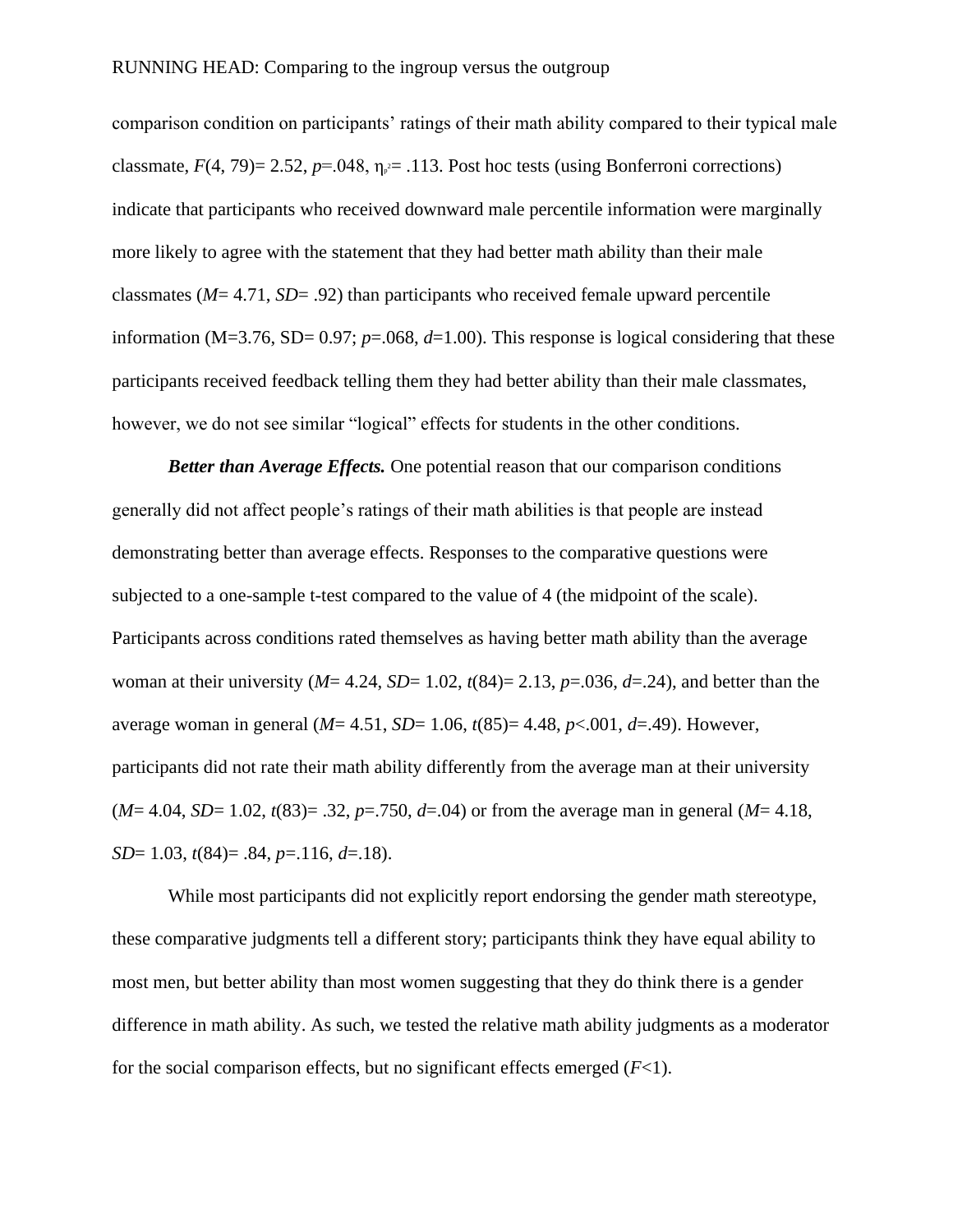#### **General Discussion**

Across two studies, we tested how women use social comparison information from other women and/or from men after completing a threatening math test. Overall, we did not see strong evidence that the group membership of the comparison targets affected self-evaluations. Nor did we see evidence that people used comparison information from ingroup versus outgroup members differently. Instead, we saw evidence that comparing to worse-off others-- whether they were ingroup or outgroup members-- led to more favorable self-evaluations.

Our results our inconsistent with previous research that suggests that people are likely to assimilate to similar or ingroup comparison targets (e.g., Blanton et al., 2000; Mussweiler et al., 2004). Additionally, our results were inconsistent with prior work that demonstrates that women contrast from other women in stereotype threat situations when men are also present (Blanton et al., 2002). Our studies, and our different results, could be due to a number of factors. First, across both studies, we were relying on gender as our grouping variable. Most of the work on intergroup comparisons described above does not examine gender, and some argue that gender is not a distinct enough social category to indicate group membership (Blanton, 2001). As such, future research should test this idea more specifically by comparing gender groupings to other types of groupings (e.g., by race or ethnicity).

Second, our studies were different specifically from research examining stereotype threat and social comparison in that we did not manipulate stereotype threat; instead, all of our participants were in a situation designed to induce stereotype threat. In both studies, we used threat paradigms and materials that have been successful for other researchers, but it is possible that our participants did not experience stereotype threat as we designed. Indeed, most of our participants did not report endorsing the stereotype that women are not as good at math as men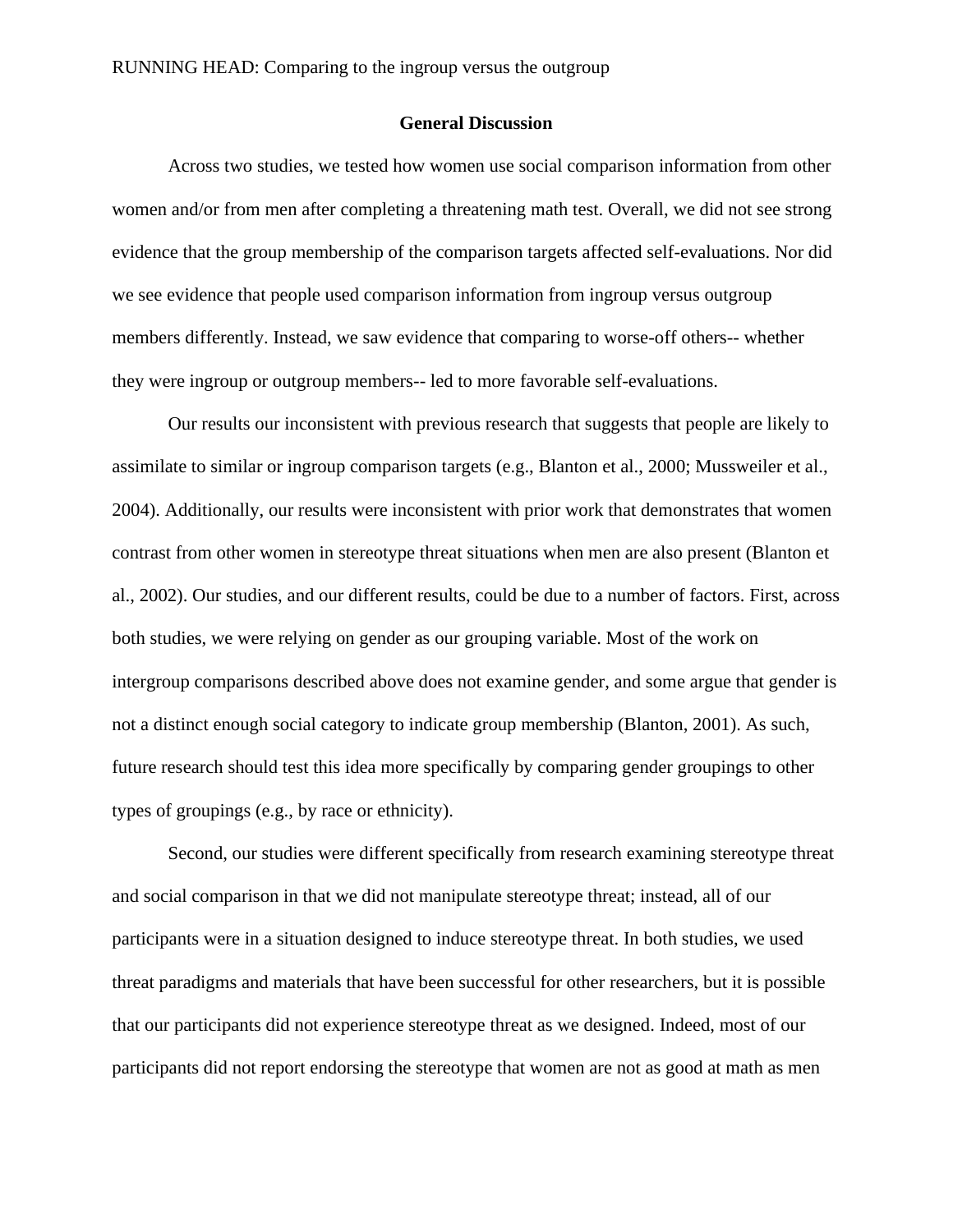(Study 2), and were less likely to believe our math task to be credible if they were outperformed by a man (Study 1). According to Nguyen and Ryan (2008), subtle manipulations of threat work better for the gender/math stereotype, so perhaps the present manipulation (though adapted from other research) was too overt for this population. It is possible that gender could be a grouping variable if it is made salient through a stereotype threat manipulation, so future research should examine this as a potential explanation for why our results were inconsistent with previous research.

Third, when considering how our findings compare to those of Blanton et al. (2002), it may be relevant to consider the potential shift in gender stereotype awareness over the last 15 years. It is possible that the social context surrounding these gender stereotypes has changed reflecting social progress. While findings from Blanton et al. (2002) suggest that when women reject the stereotype that men are better at math, they are more likely to assimilate to other women and thereby feel a boost of pride in their social identity, in 2018 those assimilation effects are not so evident. However, this may reflect that women no longer use gender as a frame of reference when making comparisons about their own abilities in various tasks. Indeed, we did not see evidence that participants explicitly endorsed the stereotype that men are better at math than women. However, we did still see some evidence that this stereotype is endorsed at a more implicit level; our participants considered themselves to be better than other women at math, but not any different in skill level than men. Indirectly, this suggests that they believe at some level that men are more skilled at math than women. It will be important for future research to consider how stereotypes surrounding gender and math continue to change over time.

#### **Self-Enhancing Social Comparisons**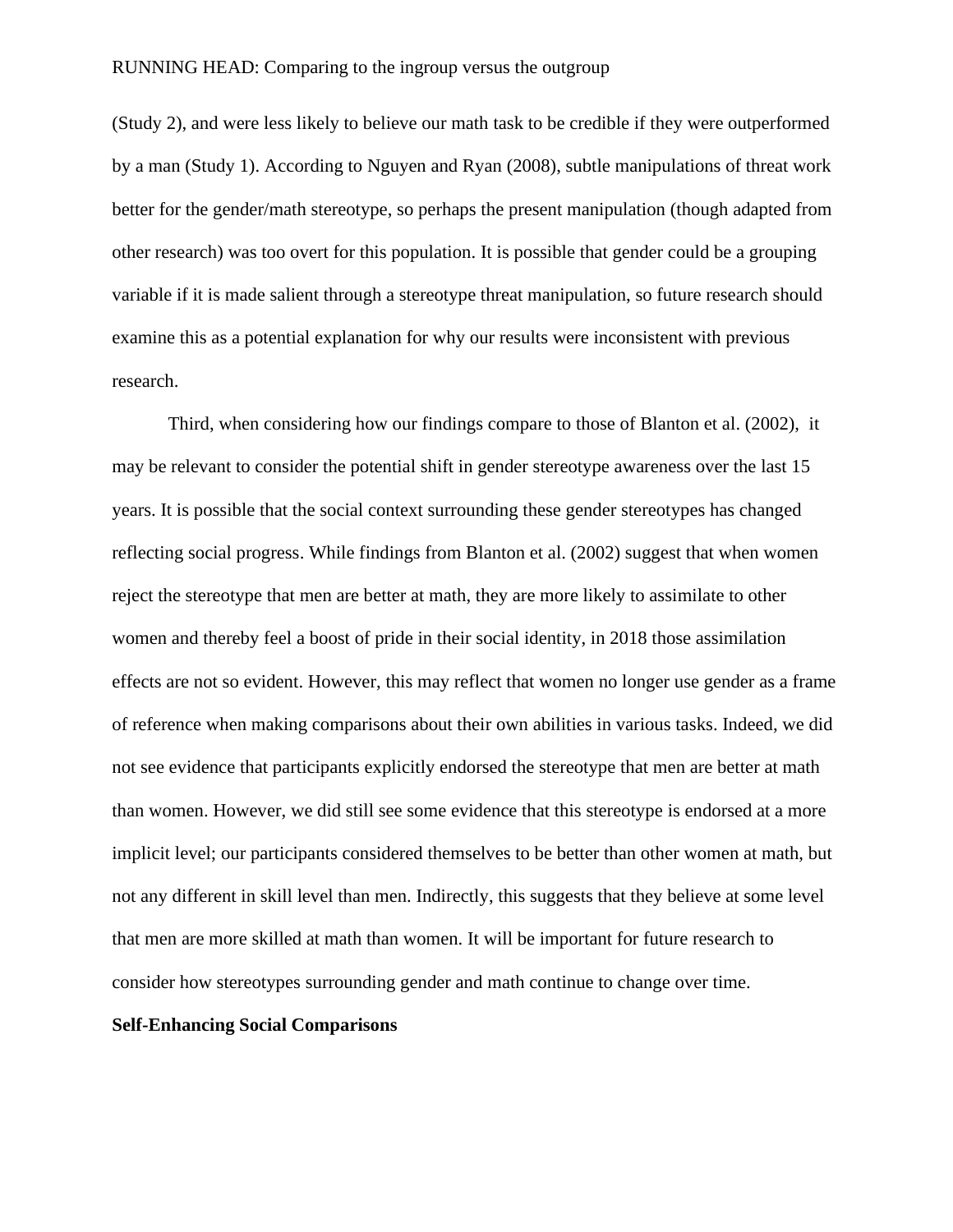We did see evidence consistent with prior research that people are likely to contrast away from their outgroup members. And, more specifically, through the use of a no-comparison control group, we mostly saw evidence of asymmetrical contrast effects; that is, participants were more likely to contrast away from downward comparison targets than upward targets. People often argue that having an upward comparison as a role model is a strong intervention for stereotype threat (e.g., Herrmann, Adelman, Bodford, Graudejus, Okun, & Kwan, 2016); however, the present research would suggest that having downward comparisons (regardless of gender) might actually make women feel better about their math abilities. Across both studies, we found results that are consistent with self-enhancement. While it is not clear that our participants were experiencing threat, there is a plethora of research suggesting that selfenhancement is a common outcome of social comparisons even in the absence of a threat; people are particularly likely to use comparison information from downward comparison targets to selfenhance or repair self-esteem (e.g., Wills, 1981). These kinds of self-enhancing downward comparisons can happen even with irrelevant comparison targets; Zell, Alicke, and Strickhouser (2015) found that people evaluate themselves more favorably after comparing to a downward comparison target even if that target is considered incompetent. Downward targets in Study 1 were scoring 64%, not a performance that would be considered "good" by participants, yet we still see that participants rate their own abilities more favorably after comparing to the downward targets than a baseline control.

We also see evidence of self-enhancement in the conditions in which participants received upward comparison information. Barring one exception, participants in both studies who received upward comparison information did not feel any worse about themselves than participants in the no-comparison control group. This type of self-enhancement would not be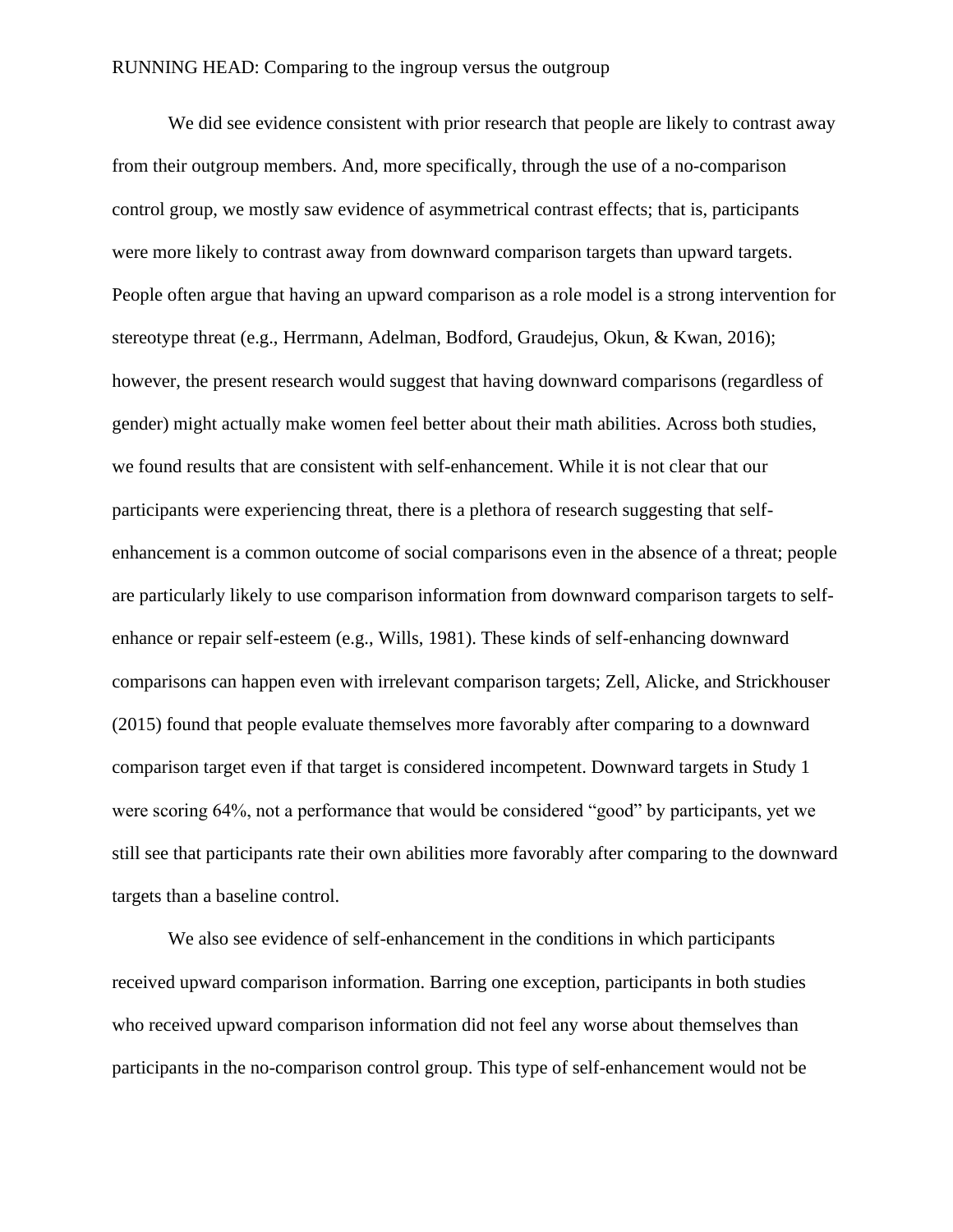visible without the no-comparison control group, again highlighting how important control groups are for interpreting social comparison effects (see Bruchmann, 2017; Gerber, Wheeler, & Suls, 2018). Yet, self-enhancing after comparing to upward targets is not uncommon. When faced with threatening upward social comparison information, people often self-repair or selfenhance by improving future performance (Johnson, 2012), discounting the upward comparison target (Alicke, LoSchiavo, Zerbst, & Zhang, 1997; Lockwood & Kunda, 1997), or disengaging from the task (see Johnson, 2012 for a review). Additionally, in Study 2, we saw evidence of self-enhancement through Better than Average effects; our participants indicated that they were better at math than most women in general and at their university, and had the same level of math skills as most men in general and at their university.

#### **Conclusion**

Across these two studies which built upon previous social comparison and stereotype threat research, we did not see evidence for assimilation to ingroup members or a shifting of standards driving contrast from ingroup members. Instead, we saw strong and consistent evidence of contrast away from comparison targets regardless of group membership; additionally, because of our control group, we saw evidence of mostly downward contrast, not upward. In other words, comparing to worse-off others led to more favorable self-impressions than a baseline control, whereas comparing to better-off others did not generally lead to less favorable self-impressions. While previous research would suggest that the group membership of the comparison targets matters for self-evaluations, our studies provide evidence that it is the direction of the comparison targets that matters for self-evaluations.

#### **References**

Alicke, M.D., LoSchiavo, F.M., Zerbst, J., & Zhang, S. (1997). The person who outperforms me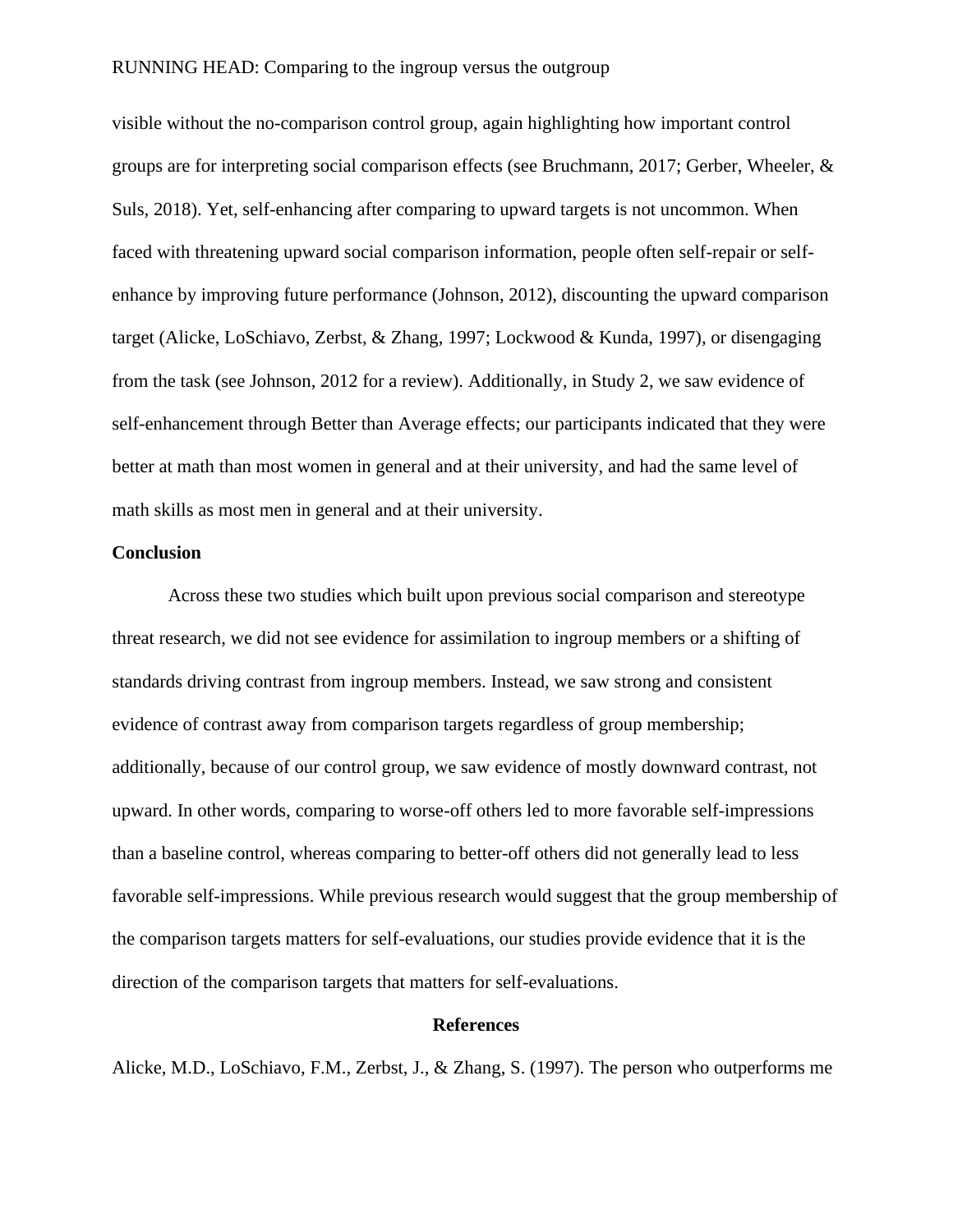is a genius: Maintaining perceived competence in upward social comparison. *Journal of Personality and Social Psychology*, *73*(*4*), 781-789.

- Beer, J.S., Chester, D.S., & Hughes, B.L. (2013). Social threat and cognitive load magnify self-enhancement and attenuate self-deprecation. *Journal of Experimental Social Psychology*, *49*, 706-711
- Beilock, S.L., Rydell, R.J., & McConnell, A.R. (2007). Stereotype threat and working memory: Mechanisms, alleviation, and spill-over. *Journal of Experimental Psychology. General*, *133*, 256-276.
- Blanton, H. (2001). Evaluating the self in the context of another: The three-selves model of social comparison assimilation and contrast. In G. B. Moskowitz (Ed.), *Cognitive Social Psychology: The Princeton Symposium on the Legacy and the Future of Social Cognition*  (pp. 75-87). Mahwah, NJ, US: Lawrence Erlbaum Associates Publishers.
- Blanton, H., Christie, C., & Dye, M. (2002). Social identity versus reference frame comparisons: The moderating role of stereotype endorsement. *Journal of Experimental Social Psychology*, *38*, 253-267
- Blanton, H., Crocker, J., & Miller, D.T. (2000). The effects of in-group versus out-group social comparison on self-esteem in the context of a negative stereotype. *Journal of Experimental Social Psychology*, *36*, 519-530.
- Brown, R. P. & Lee, M.N. (2005). Stigma consciousness and the race gap in college academic achievement. *Self and Identity, 4(2),* 149-157.
- Bruchmann, K. (2017). Compared to what? The importance of control groups in social comparison research. *Basic and Applied Social Psychology, 39(2),* 91-100.

Campbell, S.M., & Collaer, M.L. (2009). Stereotype threat and gender differences in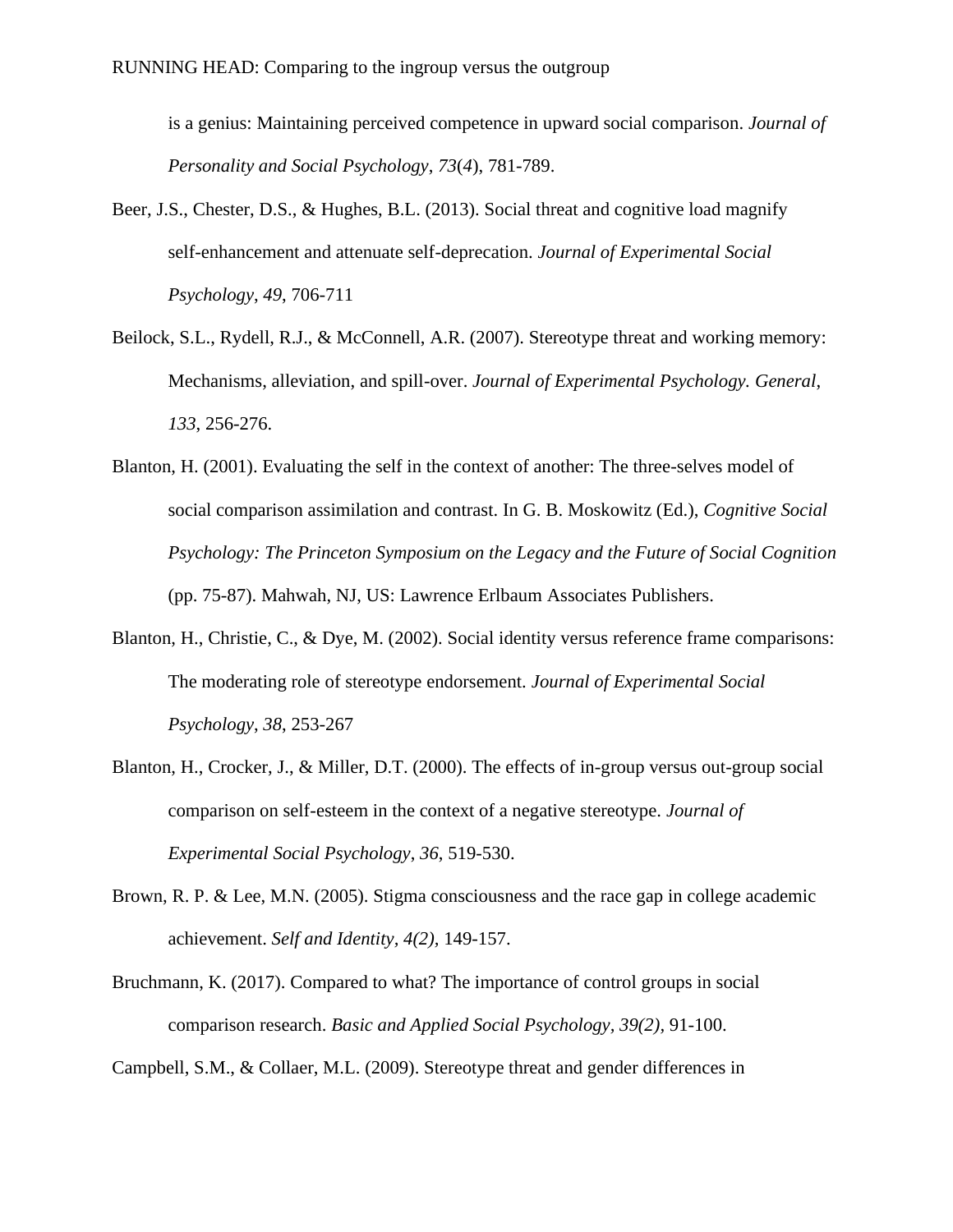performance on a novel visuospatial task. *Psychology of Women Quarterly, 33*(4), 437-444.

- Carr, P.B., & Steele, C.M. (2010). Stereotype threat affects financial decision making. *Psychological Science, 21*(10), 1411-1416.
- Cohen, G.L. & Garcia, J. (2008). Identity, belonging, and achievement: A model, interventions, implications. *Current Directions in Psychological Science, 17*(*6*), 365–369.

Festinger, L. (1954). A theory of social comparison processes. *Human Relations*, *7*(*2*), 117-140.

- Frantz, C.M., Cuddy, A.C., Burnett, M., Ray, H., & Hart, A. (2004). A threat in the computer: The race Implicit Association Test as a stereotype threat experience. *Personality and Social Psychology Bulletin, 30(12)*, 1611-1624.
- Friend, R.M. & Gilbert, J. (1973). Threat and fear of negative evaluation as determinants of locus of social comparison. *Journal of Personality*, *41*(*2*), 328-340
- Gerber, J.P., Wheeler, L., & Suls, J., (2018). A social comparison theory meta-analysis 60+ years on. *Psychological Bulletin*, *144*(2), 177-197.
- Hakmiller, R. (1966). Threat as a determinant of downward comparison. *Journal of Experimental Social Psychology*, *1*, 32-39
- Hall, N.R., & Crisp, R.J. (2008). Assimilation and contrast to group primes: The moderating role of ingroup identification. *Journal of Experimental Social Psychology*, *44*, 344-353.
- Heatherton, T.F., & Polivy, J. (1991). Development and validation of a scale for measuring state self-esteem. *Journal of Personality and Social Psychology, 60(6),* 895-910.
- Herrmann, S.D., Adelman, R.M., Bodford, J.E., Graudejus, O., Okun, M.A., & Kwan, V.S.Y. (2016). The effects of a female role model on academic performance and persistence of women in STEM courses. *Journal of Basic and Applied Psychology, 38(5)*, 258-268.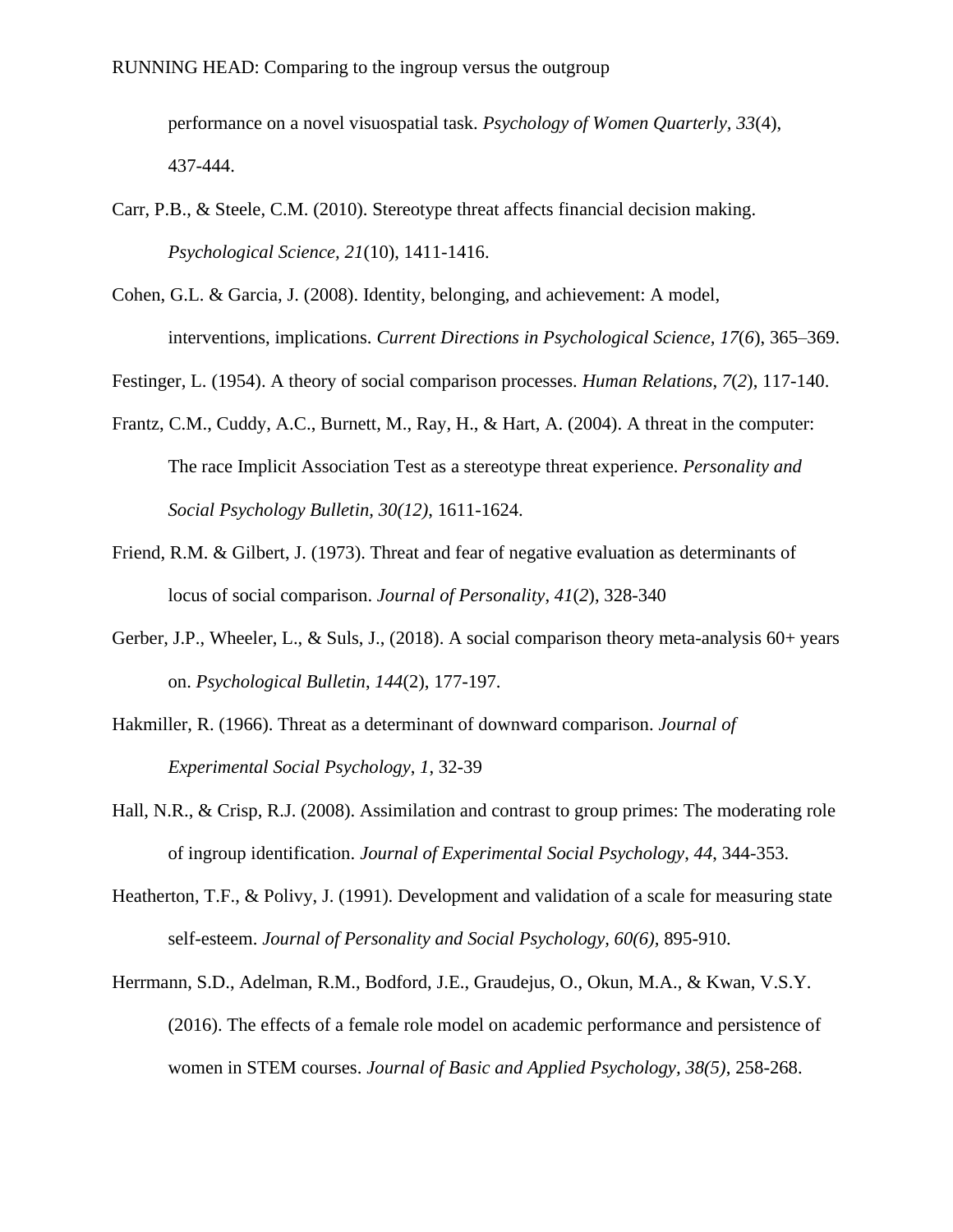- Hively, K., & El-Alayli, A. (2014). 'You throw like a girl:' the effect of stereotype threat on women's athletic performance and gender stereotypes. *Psychology of Sport and Exercise, 15*(1), 48-55.
- Johnson, C. (2012). Behavioral responses to threatening social comparisons: From dastardly deeds to rising above. *Social and Personality Psychology Compass, 6*(*7*), 515-524.
- Keller, J. & Sekaquaptewa, D. (2008). Solo status and women's spatial test performance: The role of individuation tendencies. *European Journal of Social Psychology*, *38*, 1044-1053.
	- Lambert, A.E., Watson, J.M., Stefanucci, J.K., Ward, N., Bakdash, J.Z., & Strayer, D.L. (2016). Stereotype threat impairs older adult driving. *Applied Cognitive Psychology, 30(1)*, 22- 28.
	- Ledgerwood, A., & Chaiken, S., (2007). Priming us and them: Automatic assimilation and contrast in group attitudes. *Journal of Personality and Social Psychology*, *93*(*6*), 940- 956.
	- Lockwood, P., & Kunda, Z. (1997). Superstars and me: Predicting the impact of role models on the self. *Journal of Personality and Social Psychology, 73(1),* 91-103.
	- Mackie, D. (1984). Social comparison in high- and low-status groups. *Journal of Cross-Cultural Psychology, 15(4),* 379-398.
	- Marx, D.M., Stapel, D.A., & Muller, D. (2005). We can do it: The interplay of construal orientation and social comparisons under threat. *Journal of Personality and Social Psychology*, *88*(*3*), 432-446.
	- Mussweiler, T., Rüter, K., & Epstude, K. (2004). The ups and downs of social comparison: Mechanisms of assimilation and contrast. *Journal of Personality and Social Psychology, 87(6),* 832-844.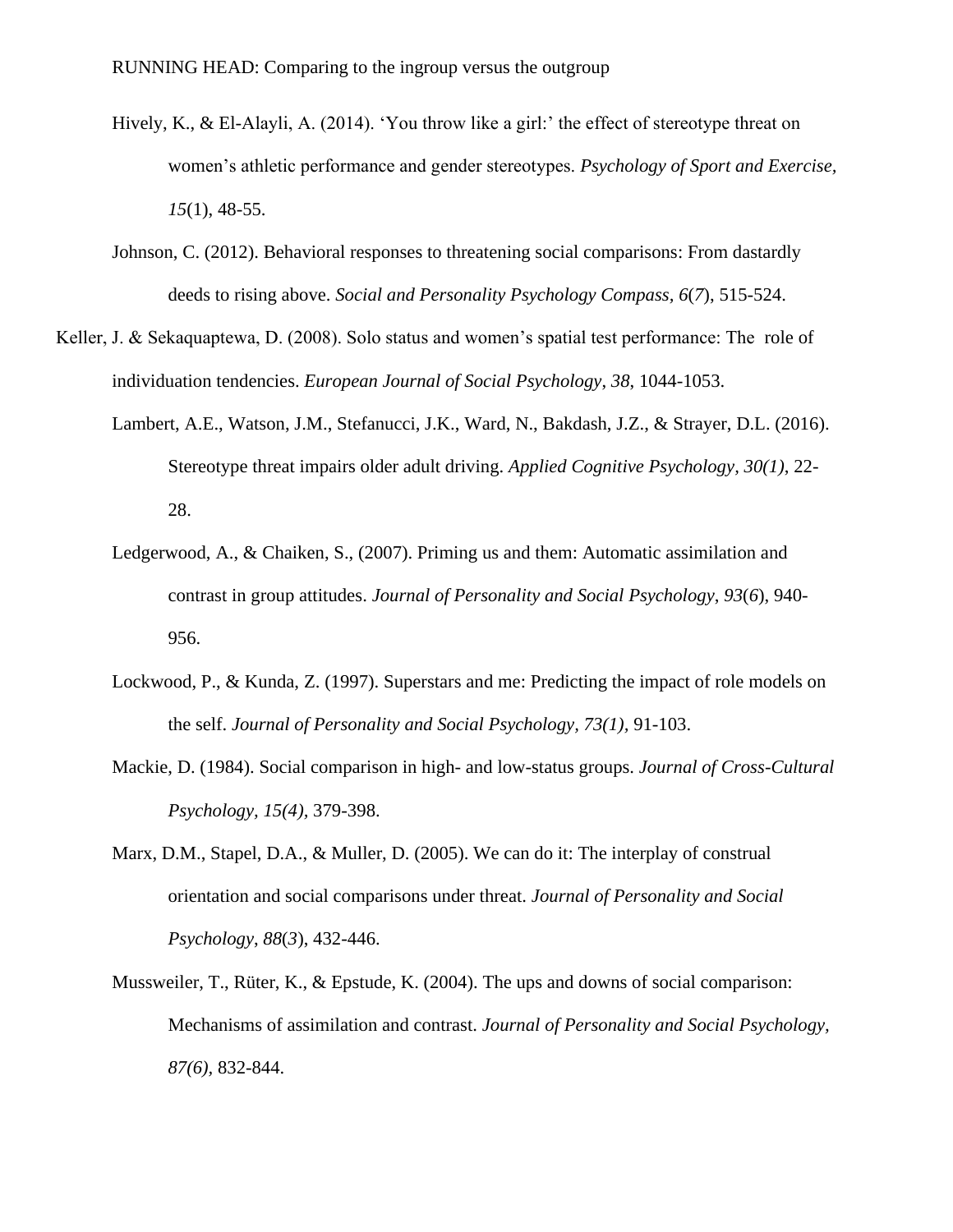- Nguyen, H.D., & Ryan, A.M. (2008). Does stereotype threat affect test performance of minorities and women? A meta analysis of experimental evidence. *Journal of Applied Psychology*, *93*(*6*), 1314-1384.
- Redersdorff, S., & Martinot, D. (2009). Being outperformed in an intergroup context: The relationship between group status and self-protective strategies. *British Journal of Social Psychology*, *48*, 275- 294.
- Spencer, S.J., Steele, C.M., & Quinn, D.M. (1999). Stereotype threat and women's math performance. *Journal of Experimental Social Psychology, 35,* 4-28.
- Steele, C.M. (1997). A threat in the air: How stereotypes shape intellectual identity and performance. *American Psychologist, 52(6)*, 613-629.
- Stone, J. (2002). Battling doubt by avoiding practice: The effects of stereotype threat on self-handicapping in white athletes. *Personality and Social Psychology Bulletin*, *28*(*12*), 1667- 1678.
- Suls, J., Martin, R., & Wheeler, L. (2002). Social comparison: Why, with whom, and with what effect? *Current Directions in Psychological Science*, *11*(*5*), 159-163.
- Tomasetto, C., Alparone, F.R., & Cadinu, M. (2011). Girl's math performance under stereotype threat: The moderating role of mothers' gender stereotypes. *Developmental Psychology, 47*(4), 943-949.
- Van Loo, K.J., Boucher, K.L., Rydell, R.J., & Rydell, M.T. (2013). Competition in stereotyped domains: Competition, social comparison, and stereotype threat. *European Journal of Social Psychology*, *43*, 648-660.

Vohs, K.D., & Heatherton, T.F. (2004). Ego threat elicits different social comparison processes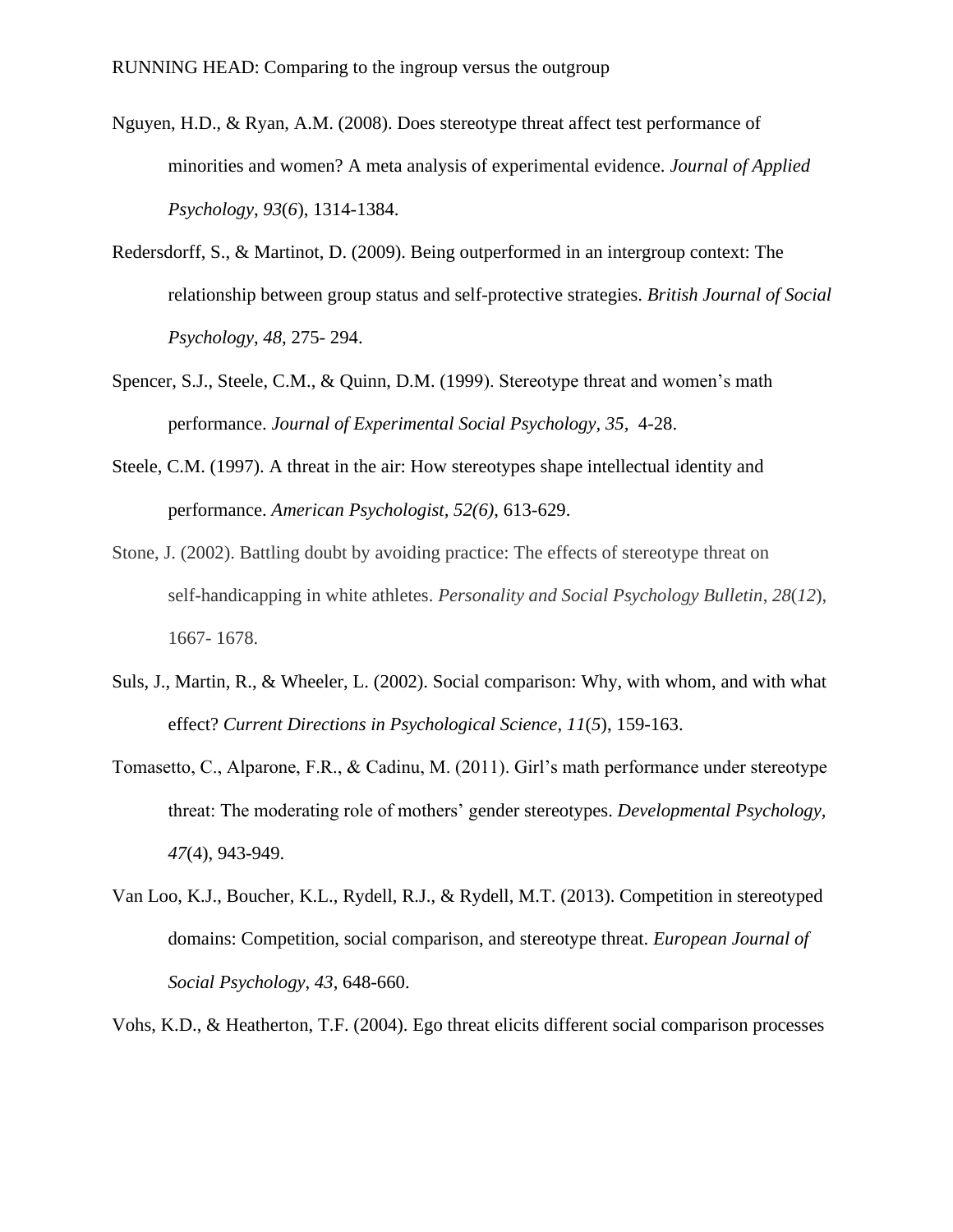among high and low self-esteem people: Implications for interpersonal perceptions. *Social Cognition*, *22*(*1*), 168-191.

- Wills, T.A. (1981). Downward comparison principles in social psychology. *Psychological Bulletin*, *90*(*20*), 245-271.
- Wood, J.V., Taylor, S.E., & Lichtman, R.R. (1985). Social comparison in adjustment to breast cancer. *Journal of Personality and Social Psychology, 49*, 1169-1183.
- Zell, E., Alicke, M.D., Strickhouser, J.E. (2015). Referent status neglect: Winners evaluate themselves favorably even when the competitor is incompetent. *Journal of Experimental Social Psychology*, *56*, 18-23.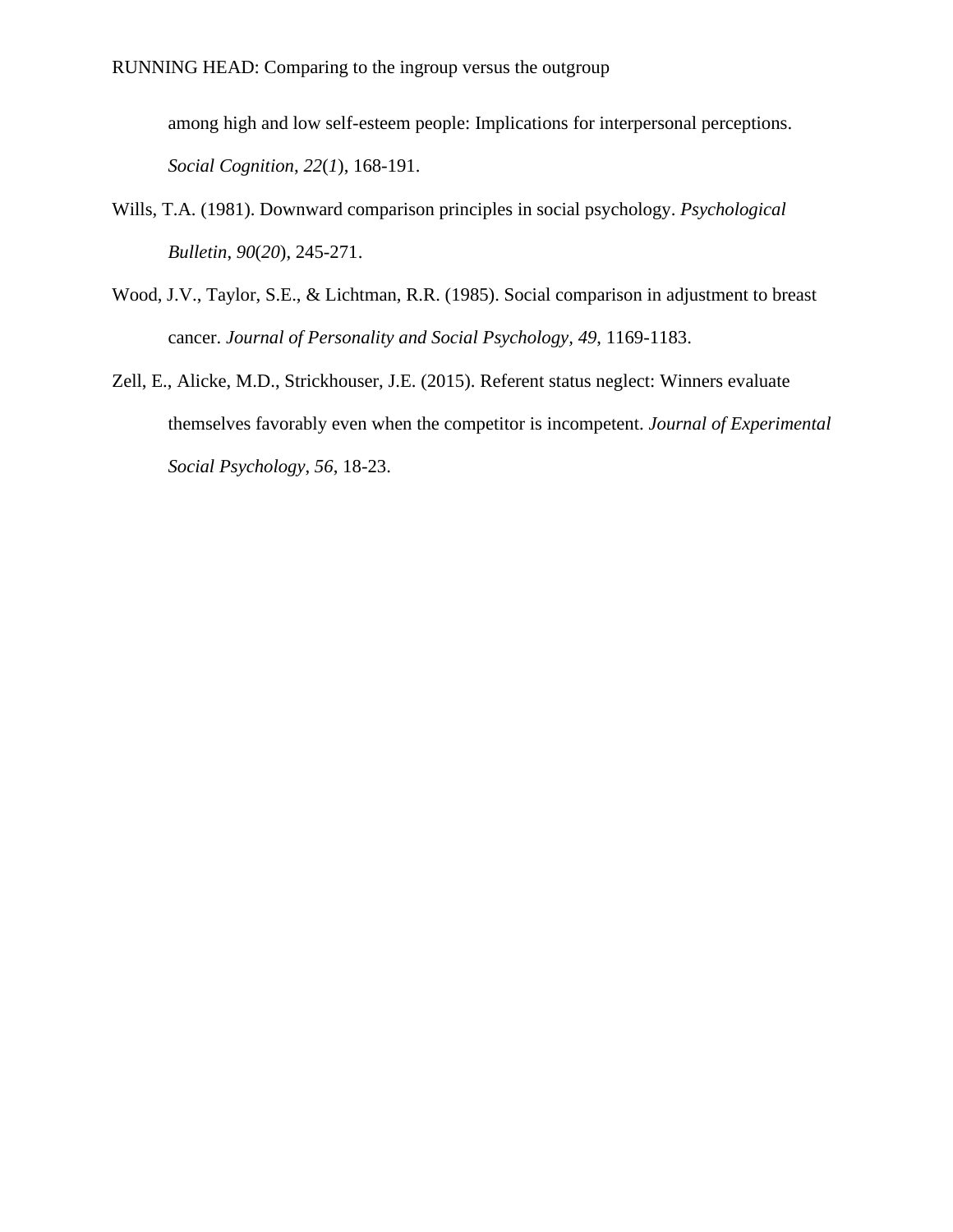

*Figure 1*. Example comparison feedback for Study 2; female-downward and male-upward conditions.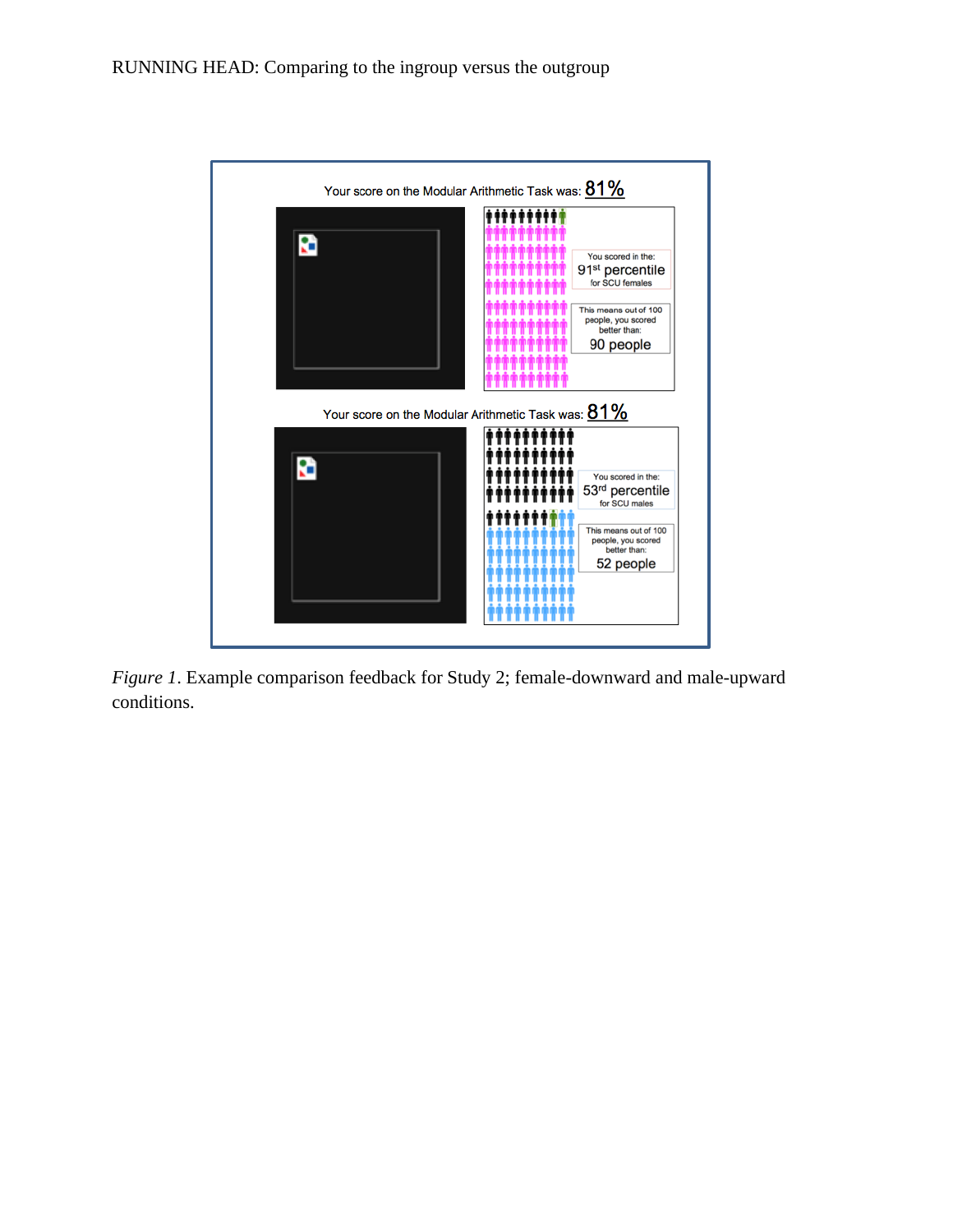|                                        | Study 1 |            |            | Study 2 |                    |                    |
|----------------------------------------|---------|------------|------------|---------|--------------------|--------------------|
|                                        |         | Female     | Male       |         | Female             | Male               |
| Condition                              | Self    | Comparison | Comparison | Self    | Comparison         | Comparison         |
| Control                                | 81%     | --         |            | 81%     |                    |                    |
| Female Upward                          | 81%     | 98%        |            | 81%     | 91st<br>percentile |                    |
| <b>Female Downward</b>                 | 81%     | 64%        |            | 81%     | 53rd<br>percentile |                    |
| Male Upward                            | 81%     | --         | 98%        | 81%     |                    | 91st percentile    |
| Male Downward                          | 81%     |            | 64%        | 81%     |                    | 53rd<br>percentile |
| Female Upward,<br>Male Downward        | 81%     | 98%        | 64%        |         |                    |                    |
| Male Upward,<br><b>Female Downward</b> | 81%     | 64%        | 98%        |         |                    |                    |

Table 1 *Score and Comparison Feedback across Study 1 and Study 2*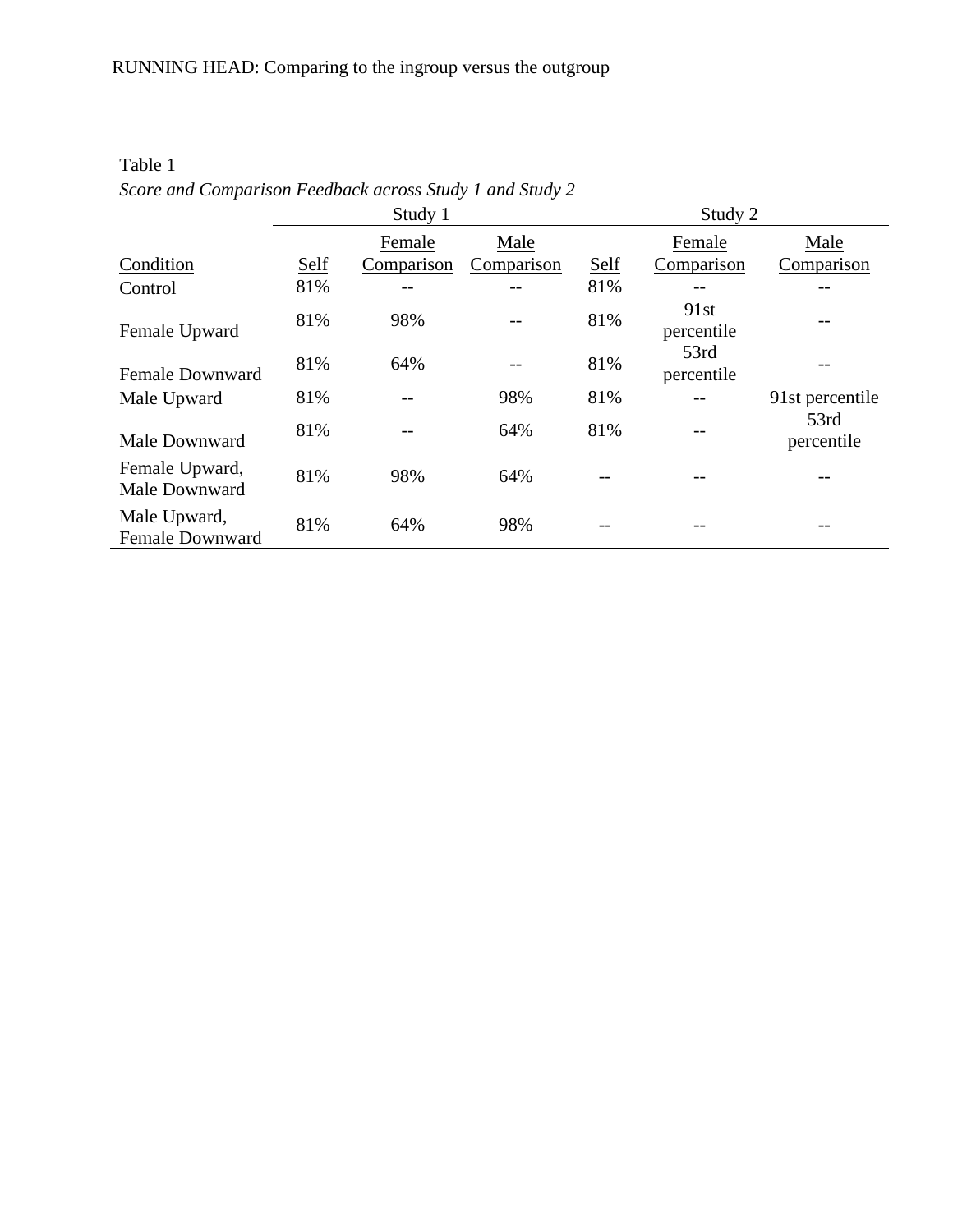| shah I means and shahaara Devianons aeross comparison conditions |                   |                 |                   |  |  |  |
|------------------------------------------------------------------|-------------------|-----------------|-------------------|--|--|--|
|                                                                  | Performance Self- | Self-Evaluation |                   |  |  |  |
| <b>Comparison Condition</b>                                      | Esteem            | Composite       | Perceptions of MA |  |  |  |
| Control                                                          | 27.35 (3.32)      | 4.49(0.76)      | 2.90(0.80)        |  |  |  |
| Female Upward                                                    | 25.63(3.51)       | 3.94(0.85)      | 2.91(0.83)        |  |  |  |
| Male Upward                                                      | 25.79 (4.08)      | 4.28(0.84)      | 2.16(0.82)        |  |  |  |
| <b>Female Downward</b>                                           | 26.38 (3.37)      | 4.86(0.55)      | 3.19(1.02)        |  |  |  |
| Male Downward                                                    | 26.44 (3.29)      | 4.87(0.63)      | 2.58(1.07)        |  |  |  |
| Female Upward, Male                                              |                   |                 |                   |  |  |  |
| Downward                                                         | 24.48 (5.23)      | 4.41 (0.98)     | 2.54(1.12)        |  |  |  |
| Female Downward, Male                                            |                   |                 |                   |  |  |  |
| Upward                                                           | 26.41 (3.81)      | 4.47(0.75)      | 2.80(0.95)        |  |  |  |

Table 2

*Study 1 Means and Standard Deviations across Comparison Conditions*